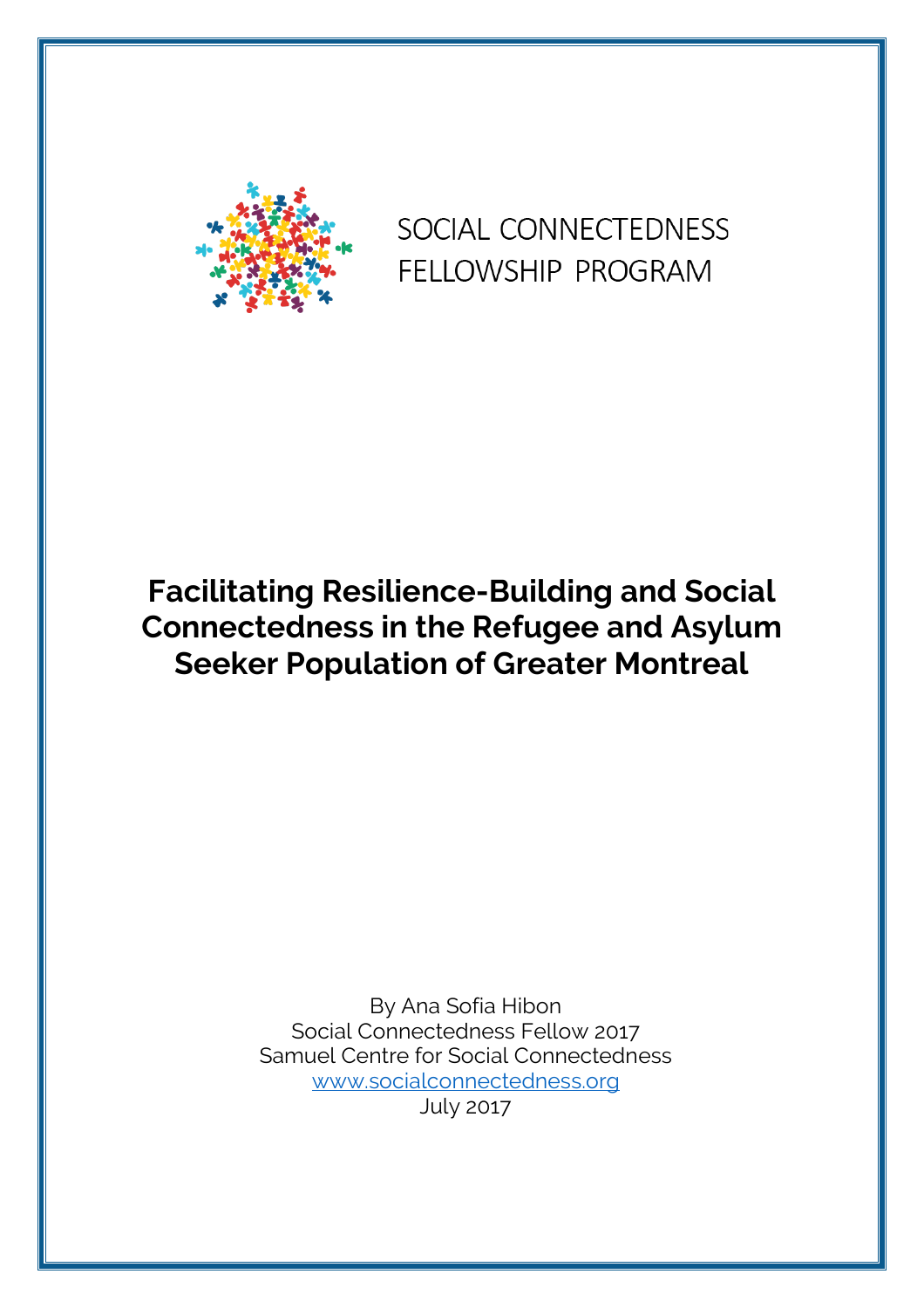# **TABLE OF CONTENTS**

| Important Acronyms / Organizations Consulted __________________     |    |  |
|---------------------------------------------------------------------|----|--|
|                                                                     | 4  |  |
| Global Snapshot of Forced Displacement and Resettlement ________    | 5  |  |
|                                                                     | 6  |  |
| Resilience-Building and Social Connectedness ___________________    | 7  |  |
|                                                                     | 9  |  |
| Humanitarian Immigration to Montreal _____________________________  | 10 |  |
|                                                                     | 10 |  |
|                                                                     | 11 |  |
| Immigration Status & Access to Services ___________________         | 13 |  |
| Hurdles Faced by Refugees in Montreal __________________________    | 17 |  |
|                                                                     | 21 |  |
| Best Practices and Enablers to Integration ________________________ | 24 |  |
|                                                                     | 28 |  |
|                                                                     | 29 |  |
|                                                                     | 32 |  |
|                                                                     | 33 |  |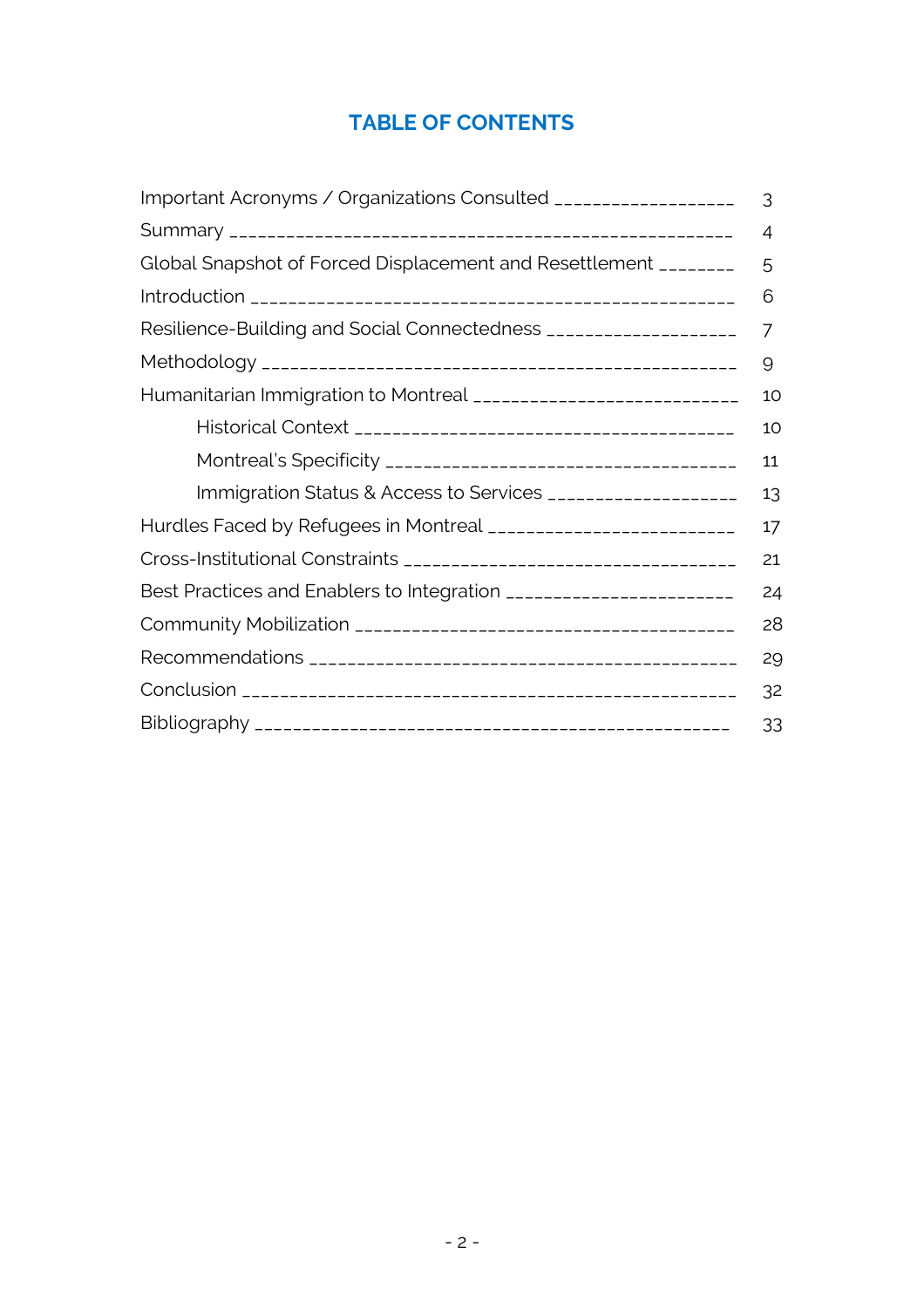#### **IMPORTANT ACRONYMS**

GAR: Government-Assisted Refugee PSR: Privately-Sponsored Refugee UNHCR: United Nations High Commissioner for Refugees ISO: Immigrant Service Organization MIDI: Quebec Ministry of Immigration, Diversity, and Inclusion

#### **ORGANIZATIONS/IMMIGRANT-SERVING ORGANIZATIONS CONSULTED**

#### **Action Réfugiés Montréal**

| <b>ALPA: Accueil Liaison Pour Arrivants</b>                           |
|-----------------------------------------------------------------------|
| (Reception and Liaison for Newcomers)                                 |
| <b>BINAM</b> : Bureau d'Integration des Nouveaux Arrivants à Montréal |

(Office for Integration of Newcomers to Montreal)

- **CANA**: Carrefour d'Aide aux Nouveaux Arrivants (Assistance Croassroads for Newcomers)
- **CRIC**: Carrefour de Ressources en Interculturel du Centre Sud (Intercultural Resource Crossroads of Montreal's Centre-Sud)
- **CSAI**: Centre Social d'Aide aux Immigrants (Social Center Helping Immigrants)
- **FGM**: Fondation Grand Montréal

(Foundation of Greater Montréal)

- **HANY**
- **SayÇa!**
- **TCRI**: Table de concertation des organismes au service des personnes réfugiées et immigrantes (Quebec Roundtable of Services for Refugees and Immigrants)

*All images on this document were created by the author using Canva, a graphic design software available at www.canva.com*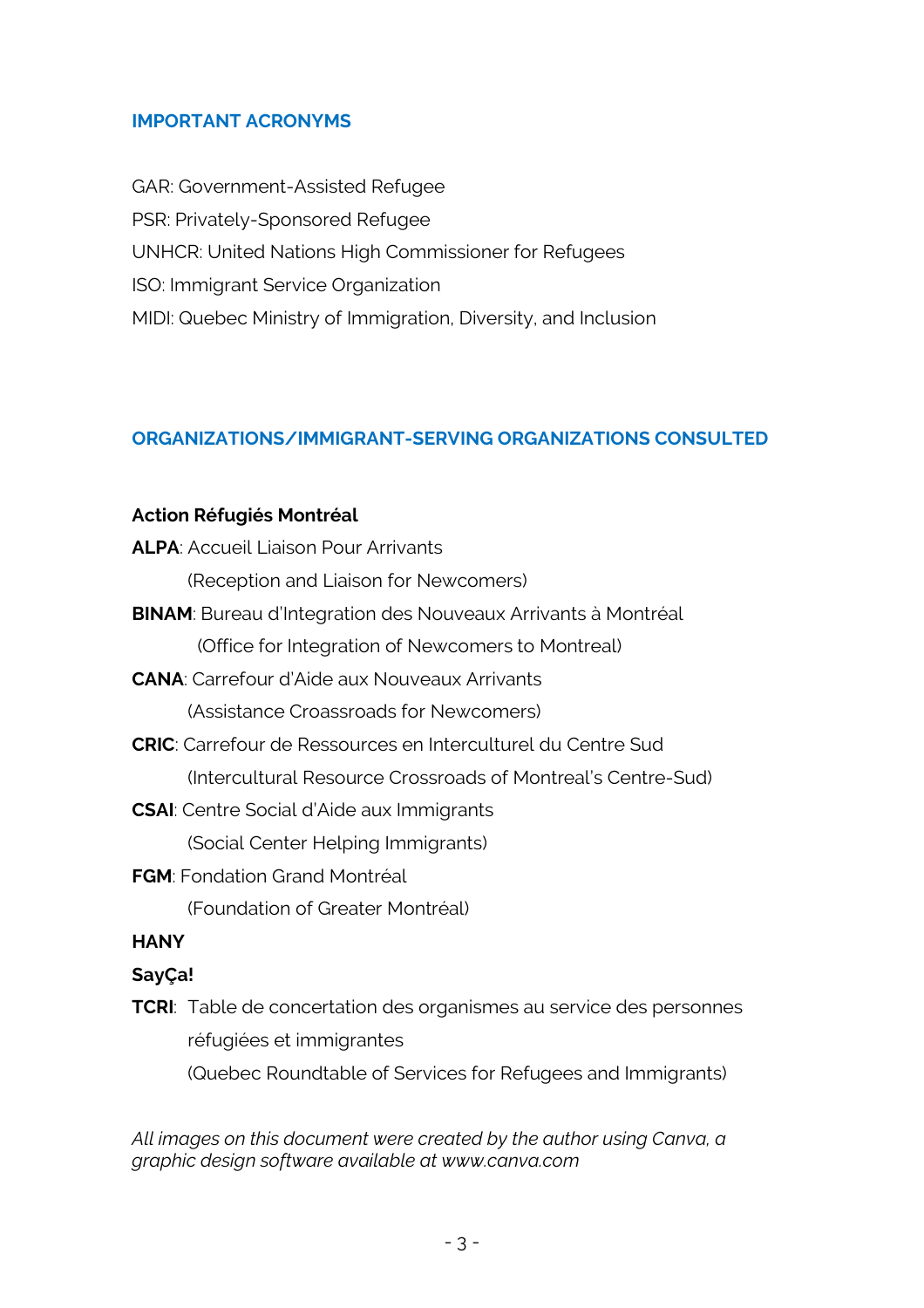# **SUMMARY**

This research explores the policies and programs that foster or deter a strong sense of belonging among refugees arriving in Montreal. While social connectedness and resilience-building are developed by people, collaborative and complementary networks of institutions are fundamental in order to create the right conditions for positive exchanges to take place. Recommendations for donors, and federal, provincial, and municipal decision-makers are provided. These findings were informed by in-person interviews with relevant stakeholders as well as independent research.

Key recommendations are:

- Define the resettlement and integration responsibilities of each level of government, in cooperation with relevant stakeholders.
- Suspend the *Safe Third Country Agreement* with the United States.
- Create a Quebec Refugee Sponsorship Training Program in collaboration with ISOs, neighborhood organizations, resettled PSRs, and sponsors.
- Give GARs, PSRs, and accepted asylum claimants, official and long-term roles in resettlement and integration programs.
- Accelerate diploma recognition processes and ensure that the evaluation methods of re-training programs are more practical than theoretical.
- Consider ISO expertise and favour service-complementarity when crafting funding frameworks.
- Prioritize and support intercultural intervention programs.
- Facilitate access to education to all asylum-seekers awaiting acceptance decisions, regardless of their age. At the very least, "lock-in" the age of dependents who were under 18 years of age at the time of arrival to Canada, and allow them to finish their secondary education.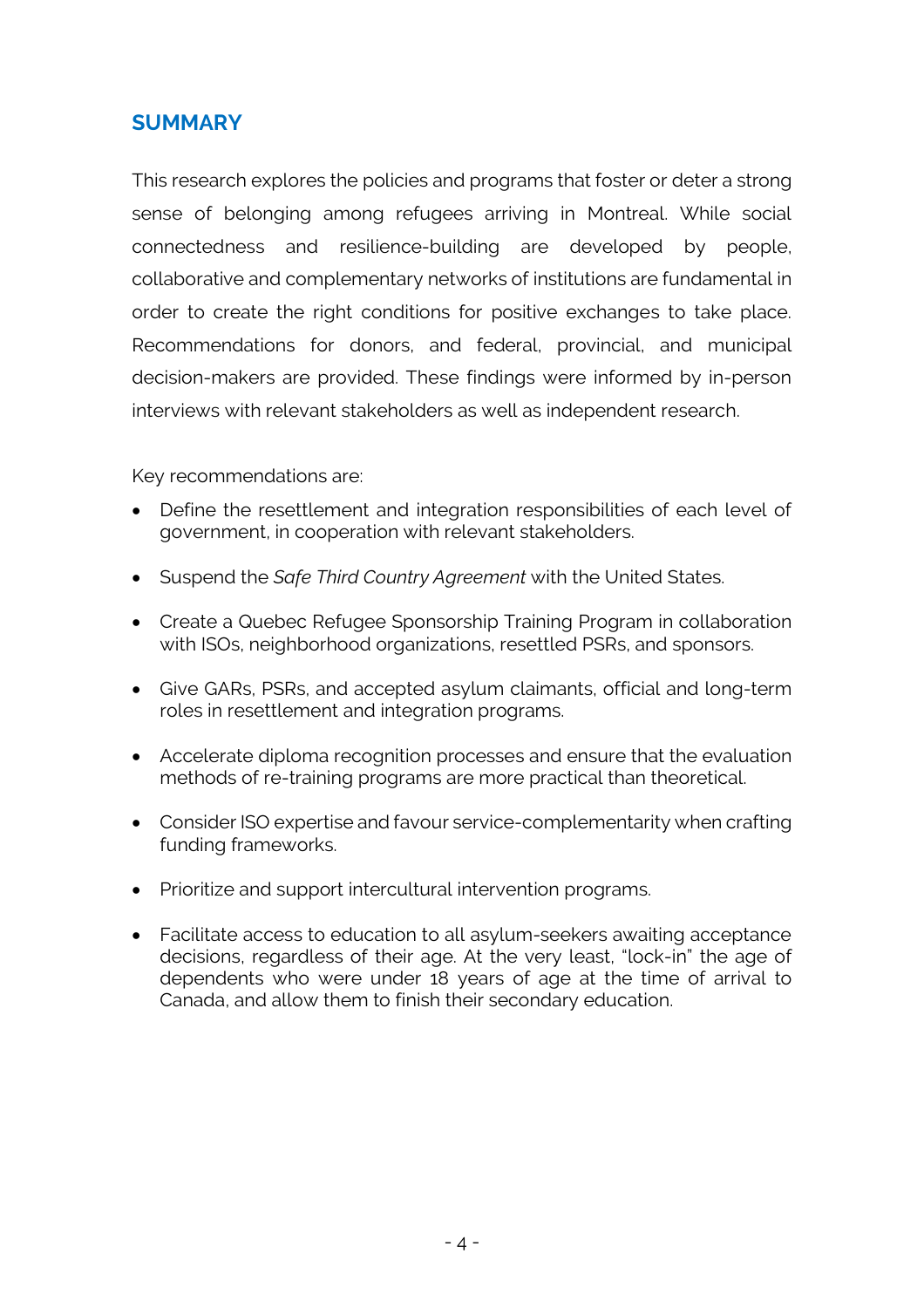# **FORCED DISPLACEMENT AND RESETTLEMENT AROUND THE WORLD: A 2016 SNAPSHOT <sup>1</sup>** SNAPSHOT 2016



\*This number does not include people granted asylum in countries of arrival.

# **RESETTLEMENT**

Only a very small portion of refugees will ever be resettled to a third country. In 2016, less than 1% (189,300) of the worldwide refugee population was admitted for resettlement.

With the escalation of conflict and violent war in several areas of the world, the need for humanitarian resettlement is pressing, and unlikely to decrease in upcoming years.



#### **What is resettlement?**

When a person seeks refugee in a country where they still remain at risk and/or needs cannot be met. the UNHCR can help resettle them to a third country.

The receiving State admits them as refugees, grants them legal and physical protection, and ultimately permanent residence and the rights that go along with it.

 $\overline{a}$ <sup>1</sup> Information retrieved from UNHCR's 2016 Global Trends on Forced Displacement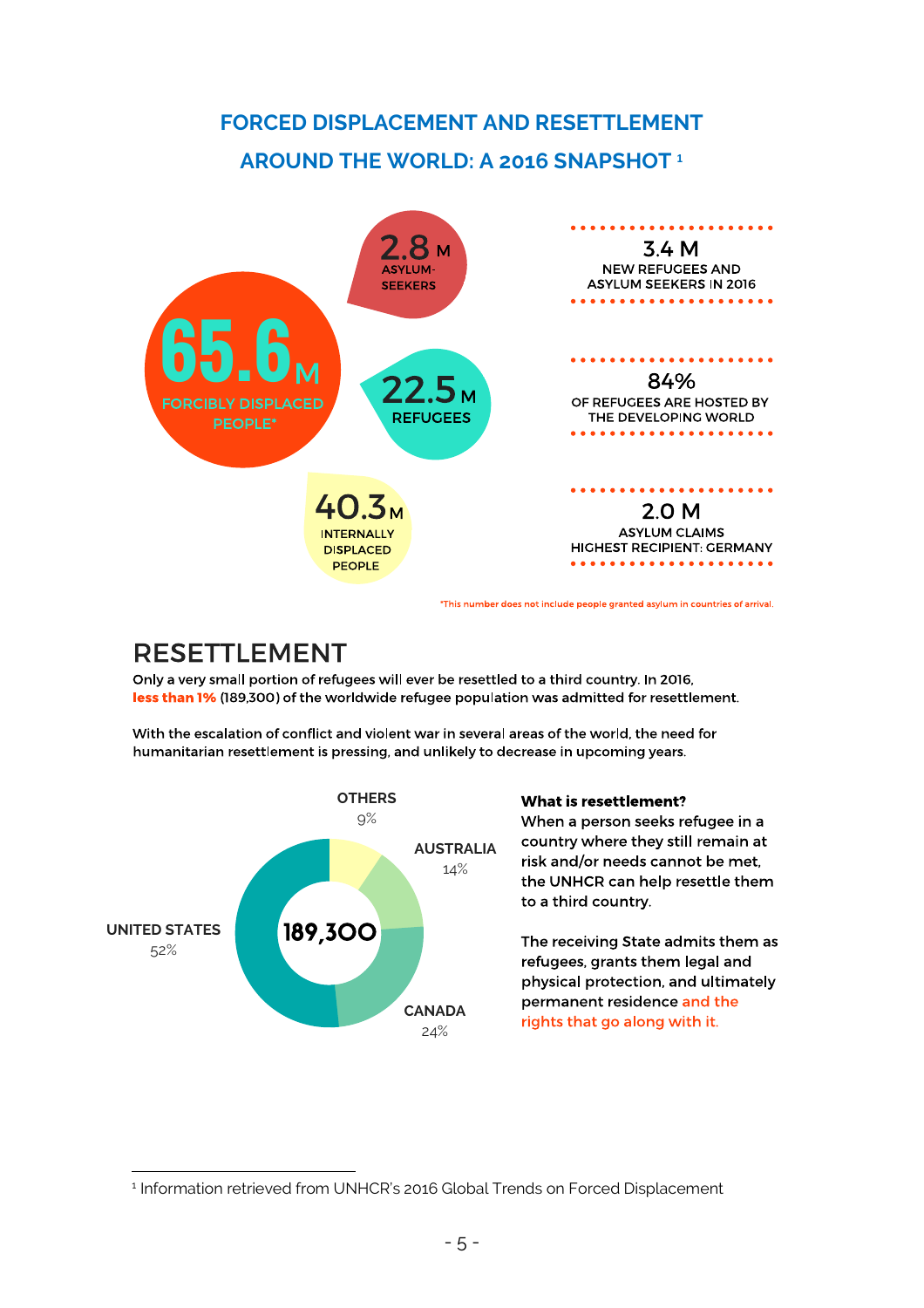#### **INTRODUCTION**

During the 2015 Refugee Crisis, Canada became a model for progressive and humane practices and attitudes toward humanitarian resettlement, welcoming 77,090 refugees between January of 2015 and April of 2017. <sup>2</sup> In 2016, Canada reported 16,300 refugee naturalizations, 9,600 less than in 2015, but still the largest number around the world, ahead of 3,200 in France. <sup>3</sup> In light of increasingly restrictive and in some cases discriminatory immigration policies around the world, <sup>4</sup> it is important that Canada reaffirm its status as an open and inclusive host country.

For refugees and asylum seekers who reach third countries, resettlement is not the end of the journey. Following arrival, they must adapt to their new environments, rebuild lives, navigate settlement services, and look forward, all while coming to terms with the lives they left behind. Newcomers contribute to Canada's multicultural social fabric, and many are eager to give back to their host cities. In addition, the journeys of these new Canadians can teach their host-communities "valuable lessons about overcoming adversity" and developing resilience. 5

The social integration and well-being of new Canadians is greatly influenced by the quality of their host society's reception strategies. <sup>6</sup> Host countries can help build more inclusive societies through public policy. This research identifies some of the factors and practices that currently inhibit or support the resettlement and integration of refugees and asylum seekers in Montreal. The goal is to identify intervention points and provide recommendations to facilitate the integration, resilience, and hence social connectedness of resettled refugees and asylum-seekers arriving in Montreal.

 $\overline{a}$ 

<sup>3</sup> Naturalization is "the legal process by which a non-citizen in a country may acquire citizenship or nationality of that country". It is used by the UNHCR as a measure of local integration. However is limited by uneven availability of data and poor coverage. <sup>4</sup> Grandi, Filippo. "UN Agency 'alarmed' by Uncertainty Facing Refugees in the Process of Being Resettled in US." *UN News Center* 30 Jan. 2017

<sup>2</sup> IRCC April 2017

<sup>5</sup> Simich, Laura. "Editor's Introduction." in Andermann, L. "*Refuge and Resilience…"*

<sup>6</sup> Simich, Laura. "Editor's Introduction." in Andermann, L. "*Refuge and Resilience…"*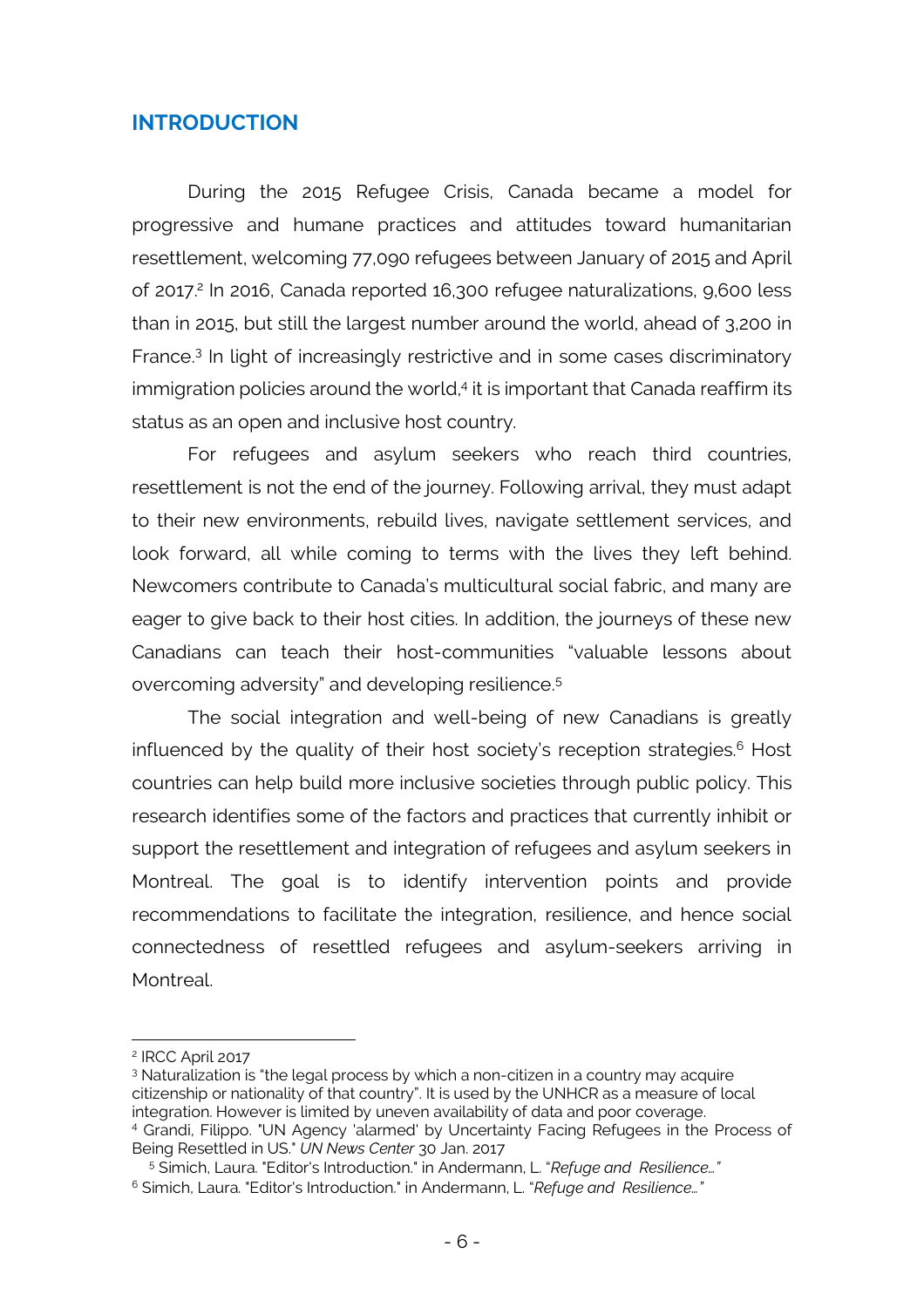## **RESILIENCE-BUILDING AND SOCIAL CONNECTEDNESS**

Resilience is a *process* of positive adaptation to one's environment despite hardship, rather than a biologically-determined personality trait.<sup>7</sup> In a context of adversity, it is "both the capacity of individuals to navigate their way to the [resources] that sustain their well being, and their capacity individually and collectively — to negotiate for these resources to be provided and experienced in culturally meaningful ways."8 This description is similar to what Maurice, defines as social connectedness. Originally from Burundi, Maurice arrived to Montreal as a privately-sponsored refugee (PSR) in 2015, after spending most of his life in a refugee camp in Malawi:

# *"Me knowing a lot of people, knowing resources that will allow me to meet more people. That is social connectedness."* –Maurice

Psychologist Alex Zautra highlights that "in response to trauma, people often display considerable capacity to adapt, and they do so not only through inner strength but also through social connections." <sup>9</sup> Approaching integration through a resilience framework implies harnessing the strengths of vulnerable persons in order to create positive change. <sup>10</sup> Facilitating resiliencebuilding therefore appears to be intrinsically linked to social connectedness.

New Canadians who arrive as refugees are likelier to face unemployment, low educational success rates, unstable jobs, and other types of marginalization.<sup>11</sup> Yet, there is a gap in research regarding how refugees harness their strengths and combat this, as their stories are often viewed through the lens of trauma. <sup>12</sup> The Mental Health Commission of Canada highlights that "over-pathologizing refugee populations is counterproductive to their mental health," and advocates for the promotion

 $\overline{a}$ <sup>7</sup> Cicchetti, Dante & Luthar, Suniya Pg. 2 "The construct of resilience: Implications for interventions and social policies". 2000. National Institutes of Health

<sup>&</sup>lt;sup>8</sup> Ungar, Michael 2008 "What is Resilience". Resilience Research Center Web.

<sup>9</sup> Zautra, Alex J. "Resilience is Social, After All" Chapter 14 Pg. 185 of Resilience Handbook

<sup>&</sup>lt;sup>10</sup> Cicchetti, Dante & Luthar, Suniya Pg. 5<br><sup>11</sup> Burstein, M. "*Reconfiguring settlement and integration*..."

<sup>12</sup> Shakya, Y. B. et al in Anderman, Lisa & Simich, Laura "*Refuge and Resilience…"* 2014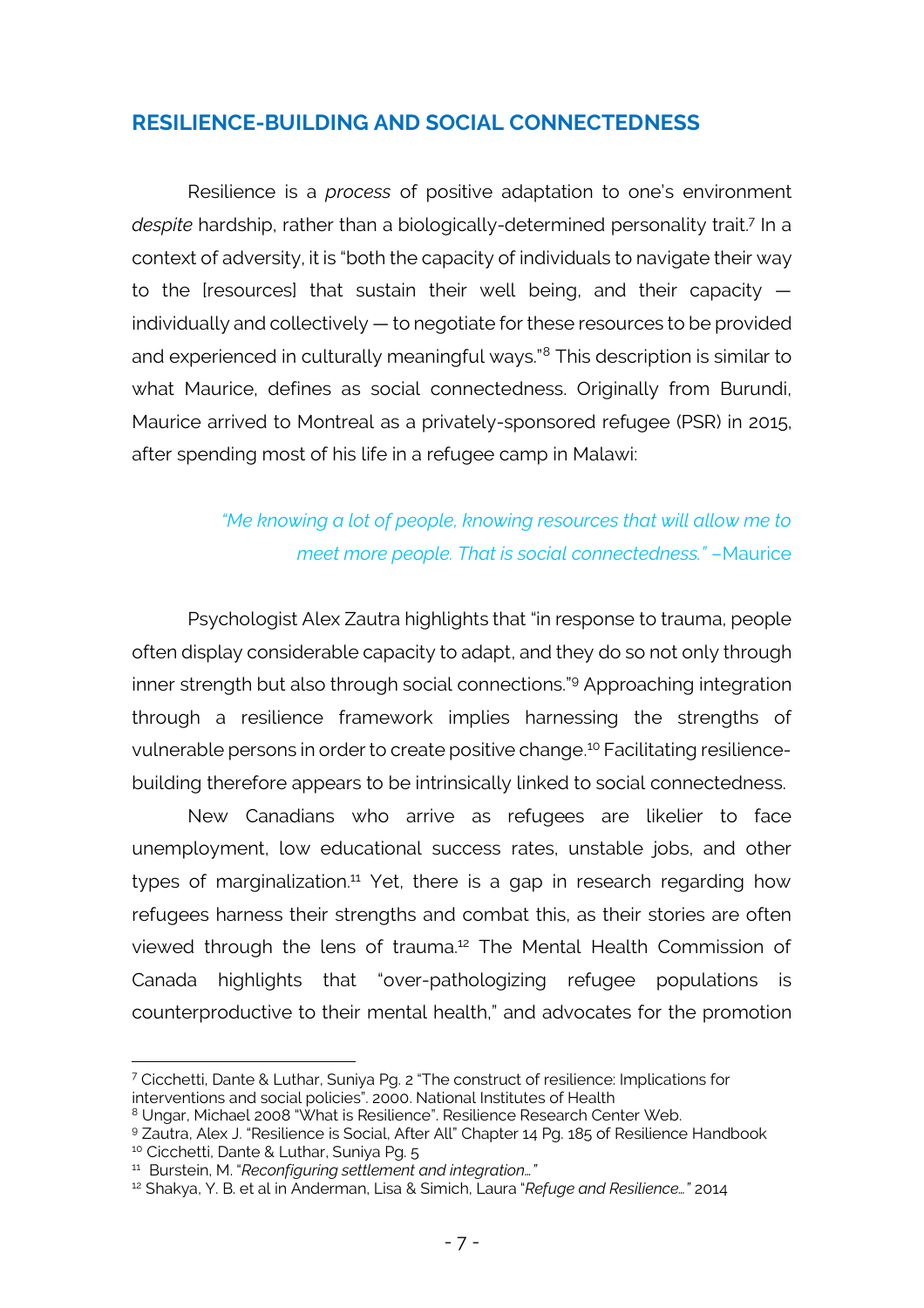of resilience and self management at the individual, family, and community level. 13

*"It's important not to forget that there is a reason why we are refugees. Yes, we want to be treated like everyone else, but there are times and places where you have to realize that you can't expect the same from me". "I am not the same as someone who immigrated here, when my university doesn't exist and I can't have my transcripts"*- Farah (Syria)

Still, post-migration stress factors cannot be overlooked. Like Farah, who arrived from Syria in 2015 as a PSR, many resettled refugees in Montreal are unable to obtain diploma equivalencies. Other stressors include financial instability, communication barriers, culture shock, family role reversals, and social isolation, among others.<sup>14</sup> However, more refugees and forced migrants thrive despite adversity than those who do not. <sup>15</sup> Intervention priorities will depend on each individual's emotional state, strengths, and self-identified necessities, as well as their capacity to navigate resources. <sup>16</sup> This cannot be detached from policy making, as it is those in power who can ensure service navigability.

Effective integration policy will recognize the "social dimensions of refugee resilience," meaning that it will carefully consider the interactions between the newly-arrived individuals and the people, host communities, public services, and other interconnected networks in which they become embedded. 17

 <sup>13</sup> Mental Health Commission of Canada 2016

<sup>&</sup>lt;sup>14</sup> Paine, Claire "What constitutes treatment? Re-thinking mental health practice for refugees" Oct. 12, 2016

 $15$  "Simich, L and Roche, B "Defining Resiliency, Constructing Equity" March 2012

<sup>16</sup> TCRI 2017 2 -Tremblay, Monique. *Composer Avec La Complexité Dans L'intervention Psychosociale Auprès Des Nouveaux Arrivants*. Rep. Montreal: Pg. 75.

<sup>&</sup>lt;sup>17</sup> Kirmayer in Andermann, Lisa & Simich, Laura "Editor's Introduction." In "Refuge and Resilience…" 2014.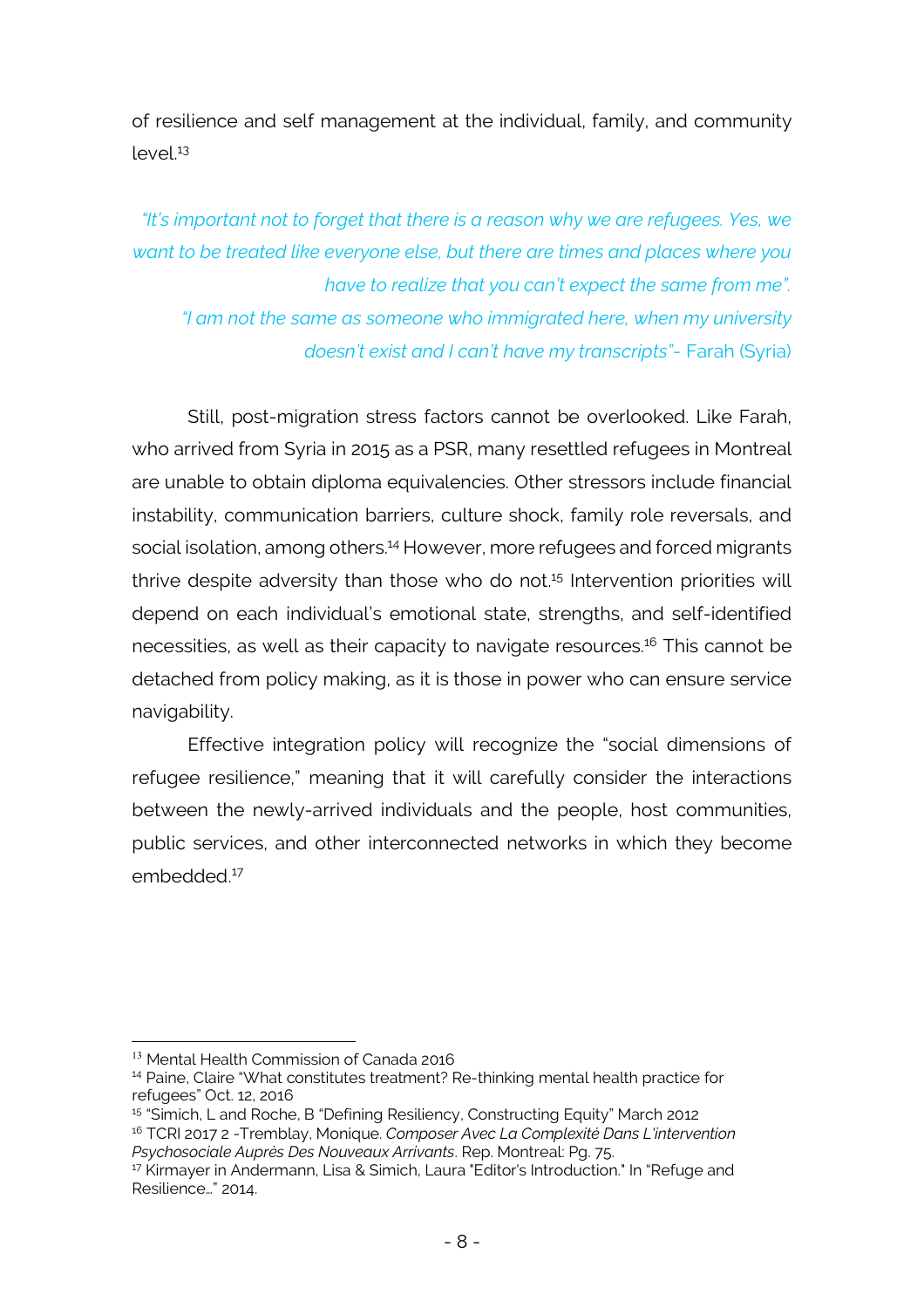## **METHODOLOGY**

This report is based on field research and literature reviews conducted in Montreal between May and July 2017. All interviews were voluntary and conducted in French or English.

Interviews were conducted with 5 people who arrived to Montreal as PSRs or GARs between 2006 and 2016. Pseudonyms have been used throughout this report to protect their privacy. Three interviewees arrived as government-assisted refugees (originally from Guinea, Democratic Republic of Congo, and Casamance, Senegal) and two arrived as PSRs (originally from Syria and Burundi). Their interviews were arranged following encounters at events catered specifically to refugees and immigrants, which indicates a degree of self-selection in the sample. While their voices do not fully represent Montreal's humanitarian migrant population, the trajectories and concerns that they voice are real, and can inform policy making.

Interviews were also held with staff from 7 Montreal-based immigrantserving organizations and with staff members of the Refugee Aid Committee of the TCRI (Quebec Roundtable of Services for Refugees and Immigrants), the Fondation Grand Montreal<sup>18</sup>, and BINAM (Bureau d'Integration des Nouveaux Arrivants à Montréal).

Additional research in this area should incorporate the voices of other relevant stakeholders such as people who arrived as asylum seekers, accepted refugee claimants, representatives of the Government of Quebec, including its Ministry of Immigration, Diversity, and Inclusion, members of host-communities, and public employees working directly with refugees, among others.

 $\overline{a}$ <sup>18</sup> FGM is the leading community organization and philanthropic fund in the Greater Area of Montreal. FGM managed the Montreal branch of Community Foundations Canada's Welcome Fund for Syrian Refugees.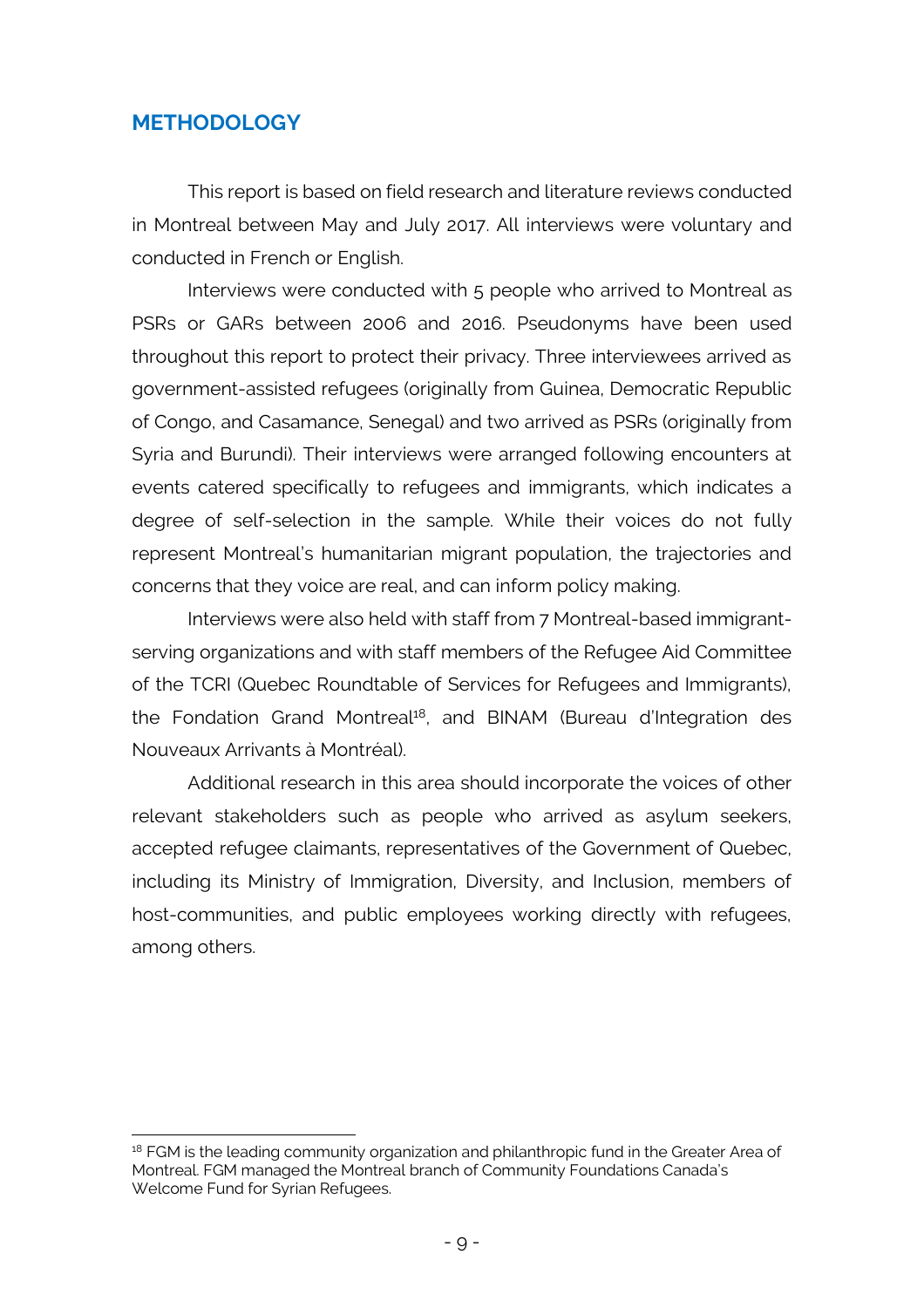# **HUMANITARIAN IMMIGRATION TO MONTREAL19**

A BRIEF HISTORICAL CONTEXT



2017

#### (January)

MIDI **pauses PSR** program in Quebec citing a **massive** accumulation of unprocessed applications. It is expected to resume in December 2017.

#### 2017 (February)

The City of Montreal declares itself a **sanctuary city** for undocumented immigrants.

<sup>19</sup> CIC 2017<br><sup>20</sup> UNH<u>CR 1977</u> <sup>21</sup> Canadian Council for Refugees 2016 <sup>22</sup> Parliament of Canada 2008 <sup>23</sup> City of Montreal <sup>24</sup> 2017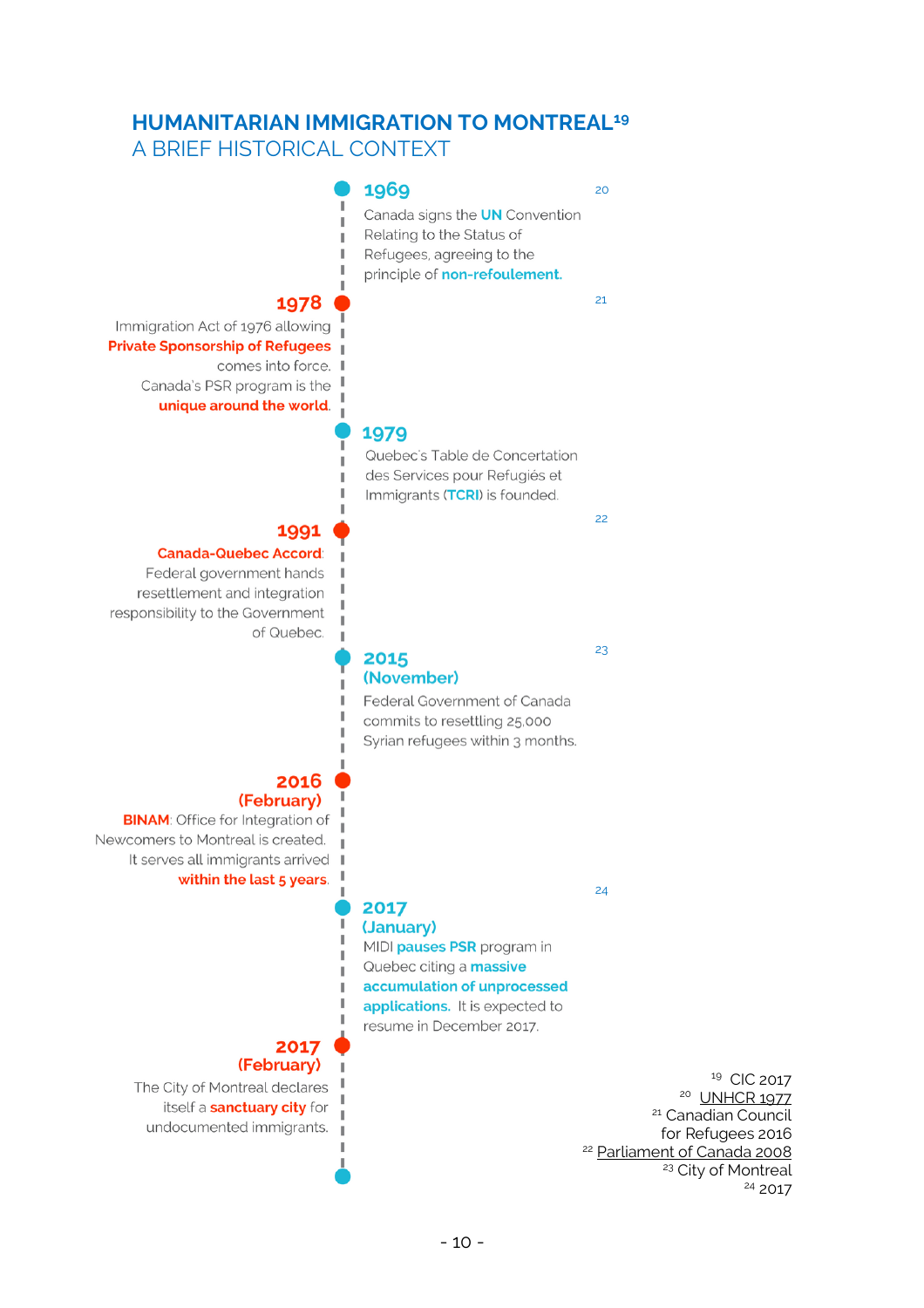# **MONTREAL'S SPECIFICITY**

Montreal receives over 70% of all new immigrants of Quebec, and over 50% of all refugees resettled in the province. Given the Canada-Quebec Accord, the responsibility of resettlement in Quebec falls on the provincial government, as opposed to the rest of Canada where this is handled at the federal level. Federal funding is funneled through Quebec's Ministry of Integration, Diversity, and Inclusion (MIDI) to the City of Montreal and local resettlement organizations.

Although, MIDI has implemented an "aggressive regionalization process regarding GARs in Quebec," <sup>25</sup> significant secondary migration to Montreal takes place after initial refugee resettlement. <sup>26</sup> Hence, Montreal has no control over the number of refugees it receives.<sup>27</sup>

| Breakdown of refugee population by resettlement category<br>January 2015 to April 2017 <sup>28</sup> |                             |                      |  |
|------------------------------------------------------------------------------------------------------|-----------------------------|----------------------|--|
|                                                                                                      | <b>MONTREAL</b>             | <b>QUEBEC</b>        |  |
|                                                                                                      | (Greater Metropolitan Area) | (including Montreal) |  |
| <b>PSR</b>                                                                                           | 6,200                       | 9,350                |  |
| GAR                                                                                                  | 1,135                       | 5,230                |  |
| <b>BVOR</b>                                                                                          | 15                          | 20                   |  |
| <b>TOTAL</b>                                                                                         | 7.350                       | 14,600               |  |

The Greater Area of Montreal has a long history of humanitarian immigration, and this is reflected by the existence of over 90 Immigrant-Serving Organizations (ISOs), many of which belong to the Quebec Roundtable of Services for Refugees and Immigrants (TCRI). However, the composition of the refugee population in the city has changed drastically in recent years. Unlike the rest of Canada, where only 41% of resettled refugees were PSRs in the past 2 years, 84% of those resettled in Montreal were PSRs.<sup>29</sup>

 $\overline{a}$ <sup>25</sup> City of Montreal. Coordination montréalaise pour l'accueil et l'intégration des réfugiés syriens 2015-2016. Report. Ville De Montreal, 2016

<sup>&</sup>lt;sup>26</sup> City of Montreal. 2016

<sup>&</sup>lt;sup>27</sup> Four ISOs including ALPA, are mandated to support all immigrants who are in the process of resettling outside of Montreal

Interview with Leonardo Cardoso (Communications Coordinator at ALPA). 22 June 2017. <sup>28</sup> IRCC April 2017

<sup>29</sup> IRCC April 30, 2017.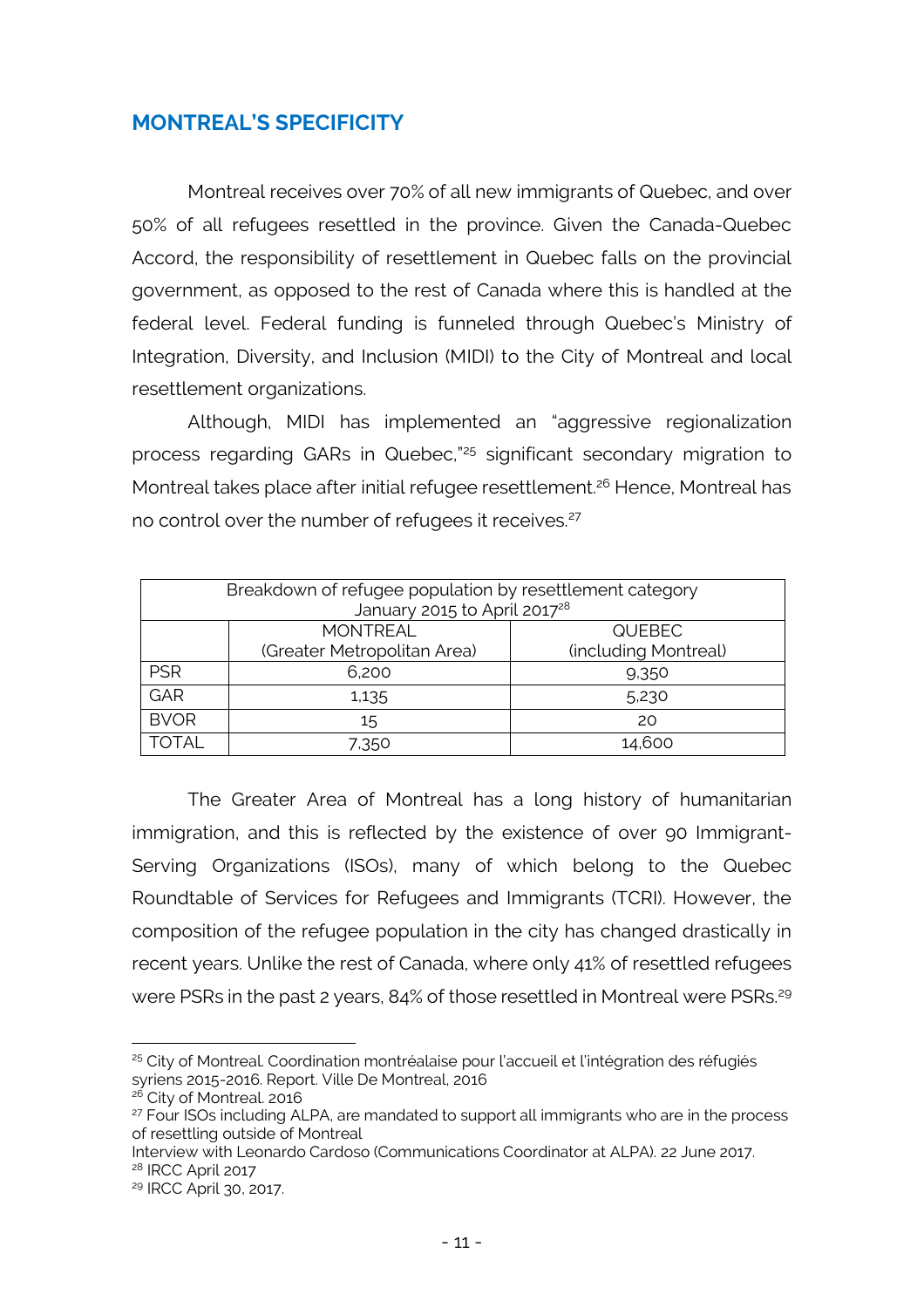Thus, most of the responsibility and groundwork of integration falls on the shoulders of community organizations and local municipalities. While the goodwill and commitment of civil society to refugee resettlement have been essential, the rapid arrival of thousands of refugees strained the city's immigration and integration systems.

MIDI and the City of Montreal consider francization<sup>30</sup> and intercultural integration in communities as vital processes following arrival, as these lead to increased access to education and employability.<sup>31</sup> After Canada's commitment to resettling 25,000 Syrian refugees in 2015, Montreal's refugee reception strategy underwent significant changes. This included the creation of an office for the integration of newcomers to Montreal (BINAM). Between 2016 and 2018, BINAM will provide 1 million dollars in funding to multiple community organizations and ISOs that offer sponsorship and support services for Syrian refugees.

In addition to official resettlement, Quebec also receives asylum claimants at points of entry and inland immigration offices. Under the *Safe Third Country Agreement*, virtually all asylum seekers who claim refugee status at the border are instantly denied and returned to the United States.<sup>32</sup> They are not eligible for appeal and cannot claim refuge again.<sup>33</sup> This does not apply to those who cross the border irregularly or those claiming asylum from within Canada. Therefore, hundreds attempt border crossing every year, sometimes facing harsh weather conditions and abuse by smugglers. The agreement is contingent on the United States being "safe" for immigrants, yet this is contested by human right organizations. 34

Approximately 60% of asylum seekers are granted refugee status, which subsequently allows them to apply for permanent residency. This is a lengthy process, which can last over 3 years.<sup>35</sup> In the first 4 months of 2017,

 $\overline{a}$ 

<sup>&</sup>lt;sup>30</sup> MIDI offers and strongly encourages free and sometimes remunerated French courses to all immigrants who have been in Quebec for less than 5 years.

<sup>&</sup>lt;sup>31</sup> City of Montreal. Coordination montréalaise pour l'accueil et l'intégration des réfugiés syriens 2015-2016. Report. Ville De Montreal, 2016

<sup>32</sup> CCR. *Safe Third Country Agreement Must Be Suspended*.. Press Release Web. 25 July 2017. <sup>33</sup> Ciubanu, Costin et al. *Jeanne Sauvé Fellows' Position Paper.* 2016. Print

<sup>34</sup> CCR. *Safe Third Country Agreement Must Be Suspended*.. Press Release Web. 25 July 2017 <sup>35</sup> Interview with Paul Clarke, Director at Action Réfugiés Montréal. 7 July 2017.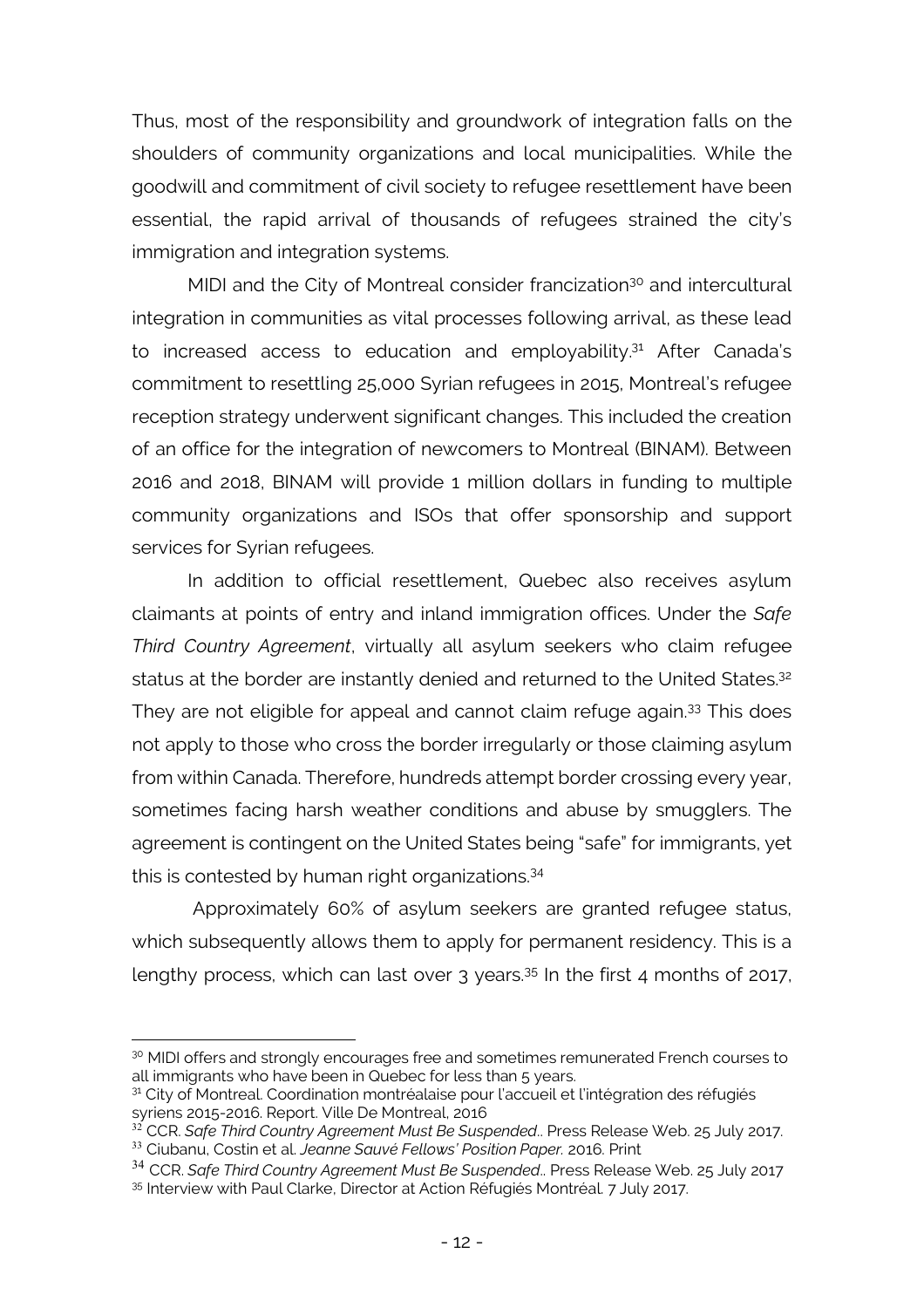5,310 people claimed asylum in Quebec, a sharp increase from the total of 5,505 in 2016.<sup>36</sup> This surge must be seen through a historical lens.<sup>37</sup> It is not a crisis, but will undoubtedly put a strain on Montreal's resettlement services.<sup>38</sup>

# **IMMIGRATION STATUS AND ACCESS TO SERVICES**

CANADA'S RESETTLEMENT CATEGORIES\*

- **Government-Assisted Refugees (GAR):** GARs are picked by the UNHCR which refers them to the Canadian government. GARs receive financial and settlement support from the government during their first 12 months.
- **Privately Sponsored Refugees (PSR):** PSRs are designated by a private sponsor (a family member, a sponsor organization, or a group of 2 to 5 Canadian citizens). On paper, sponsors commit to providing PSRs with financial and settlement support for 12 months.
- **Blended Visa Office Referred Refugees (BVOR):** BVOR refugees are referred by the UNHCR, financially supported by both the federal or provincial government, and by private sponsor(s) for a period of 6 months each. Settlement support is provided by the sponsor.
- **Refugee Claimants & Asylum-seekers**: Individuals who ask for asylum at the US-Canada border or from within Canada. They are undocumented until their acceptance as refugees or 'protected persons', or their denial of asylum, in which case they are deported or remain undocumented in Canadian territory.

*\*The screening of all immigrants to Quebec is conducted by the federal government. Once admitted, GARs, PSRs, and BVOR arrive to Canada as permanent residents.* 

*39*

Upon arrival to Canada, legal status heavily influences a person's exposure to resettlement information and can determine the way in which immigrant-serving organizations (ISOs) and public services support each individual. There are three main reasons for this:

# *1. LEGAL ADMISSIBILITY TO SERVICES*

An immigrant's admissibility to certain services, such as healthcare,

 $\overline{a}$ <sup>36</sup> Citizenship and Immigration Canada - June 2017

<sup>37</sup> Citizenship and Immigration Canada – March 2017

<sup>&</sup>lt;sup>38</sup> Interview with Paul Clarke, Director at Action Réfugiés Montréal, 7 July 2017.

<sup>39</sup> "*All refugee claimants are asylum-seekers, but not all asylum seekers are refugee claimants.*" This is because refugee claim to Canada can only be made once. Those who demand refuge a second time must do so on the grounds of humanitarian compassion, and become asylum seekers. (Interview with Paul Clarke, Director at Action Réfugiés Montréal)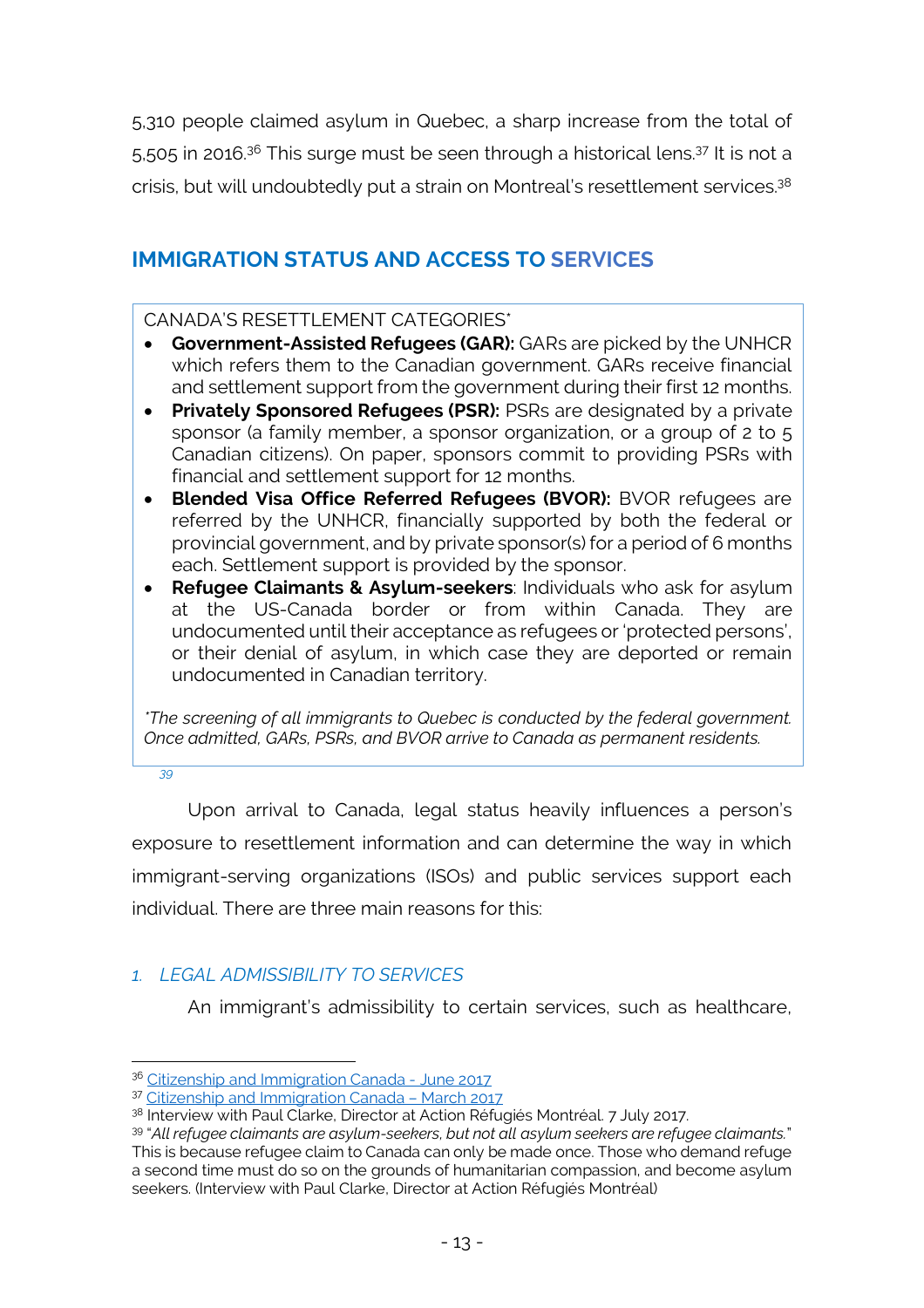employability programs, governmental aid, and subsidized daycare, is contingent on their legal status.<sup>40</sup> From a legal standpoint, asylum-seekers are the most vulnerable, since their temporary status does not accord them the same benefits as the other three categories. Access to education is a stark example of this. Only asylum-seekers under the age of 18 have access to schooling and student loans. This is a massive gap in the resettlement system, as asylum-seekers who reach the age of 18 are automatically blocked from finishing school. In this way, the education and career advancement of hundreds of adult asylum seekers is delayed. <sup>41</sup> Additionally, the application and acceptance of an asylum-seeker as a 'protected person' can last years. Therefore, once they are accepted as a protected person or refugee, the resettlement, integration, and personal development of asylum seekers is already significantly impacted.<sup>42</sup> Paul Clarke, Director of Action Réfugiés Montréal provides a real example of how this can play out:

A handicapped woman claimed asylum and obtained refugee status. She was put at the top of the waitlist of the housing system. However, she needed permanent resident status to access housing. PR applications can take up to 3 years following acceptance as a refugee. Due to this, she could not access an affordable and handicap-accessible apartment.

#### *2. SCOPE OF ISO MANDATES*

 $\overline{a}$ 

The mandates and programs of most ISOs are tied to funding frameworks which are specified by donors. These can be defined in terms of legal status of the immigrant, date of arrival to Canada, and support of specific programs such as francization, among other factors. These rigid funding structures exclude some groups of people from services.<sup>43</sup> Again, undocumented people are the most vulnerable, given that ISOs are not funded to support them, even if a majority of them are later accepted as refugees.

<sup>&</sup>lt;sup>40</sup> A detailed breakdown of access to services per immigration status is available upon request at the TCRI.

<sup>41</sup> Interview with Veronica Islas (Director at CRIC)." 20 June 2017

<sup>42</sup> Interview with Veronica Islas (Director at CRIC)." 20 June 2017

<sup>43</sup> Interview with Paul Clarke, Director at Action Réfugiés Montréal. 7 July 2017.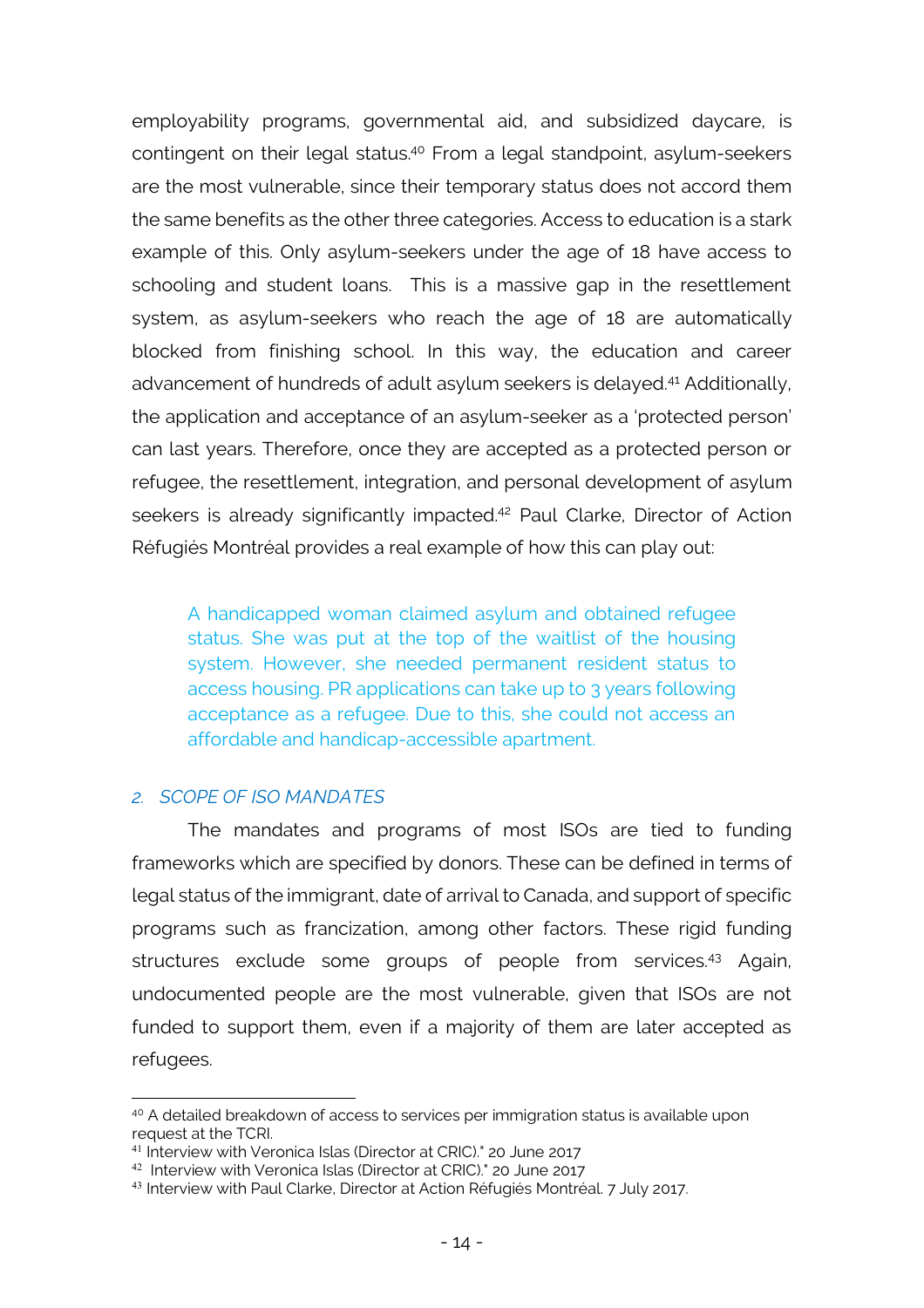*"You cannot leave someone on standby for years until she gets an answer. It's not humane, and it is also not effective in terms of facilitating inclusion". - Veronica Islas (CRIC)*

In addition, many ISOs are restricted to serving immigrants who have been in Quebec for less than 5 years. Yet, integration is a nuanced process and is relative to each person's priorities. For example, if a resettled refugee's priority is to support their family and achieve financial stability, they might choose to go into manual labor or jobs where French is not required. <sup>44</sup> More than 5 years later, if they decide to advance the career they left back home, free access to francization and employability support from MIDI through Emploi-Québec will no longer be available. <sup>45</sup> Therefore, the likelihood of resettled refugees leaving low-paying jobs is much lower after 5 years.<sup>46</sup> In practice, access to resettlement support is case-specific and contingent on the goodwill and expertise of social workers at ISOs. In reality, mandates are surpassed by the demand for services.<sup>47</sup> This research found that funding from governmental entities such as MIDI is generally more restrictive, whereas civil society funding gives ISOs more flexibility within their mandates. <sup>48</sup> Some ISOs chose not to request government aid or are not eligible to apply for this reason. 49

#### *3. SOCIAL SUPPORT SYSTEM*

Immigration status can also impact the social support systems available to newcomers in their host-communities. This will in turn shape their agency and capability to seek out integration opportunities. The weaker the

 <sup>44</sup> Interview with Luz Elena Cáceres (Coordinator of Social Interventions and Refugees at CSAI. 21 June 2017.

<sup>45</sup> Interview with Leonardo Cardoso (Communications Coordinator at ALPA). 22 June 2017.

<sup>46</sup> Interview with Luz Elena Cáceres (CSAI)

<sup>47</sup> Interview with Luz Elena Cáceres (CSAI)

<sup>48</sup> Interview with Marjolaine Granger (Reception Agent/ Social Worker at CANA 9 June 2017 Interview with Veronica Islas (Director at CRIC)." 20 June 2017

<sup>49</sup> Interview with Veronica Islas (Director at CRIC)." 20 June 2017, Interview with Florence Chaussé (Founder at HANY).. 19 June 2017.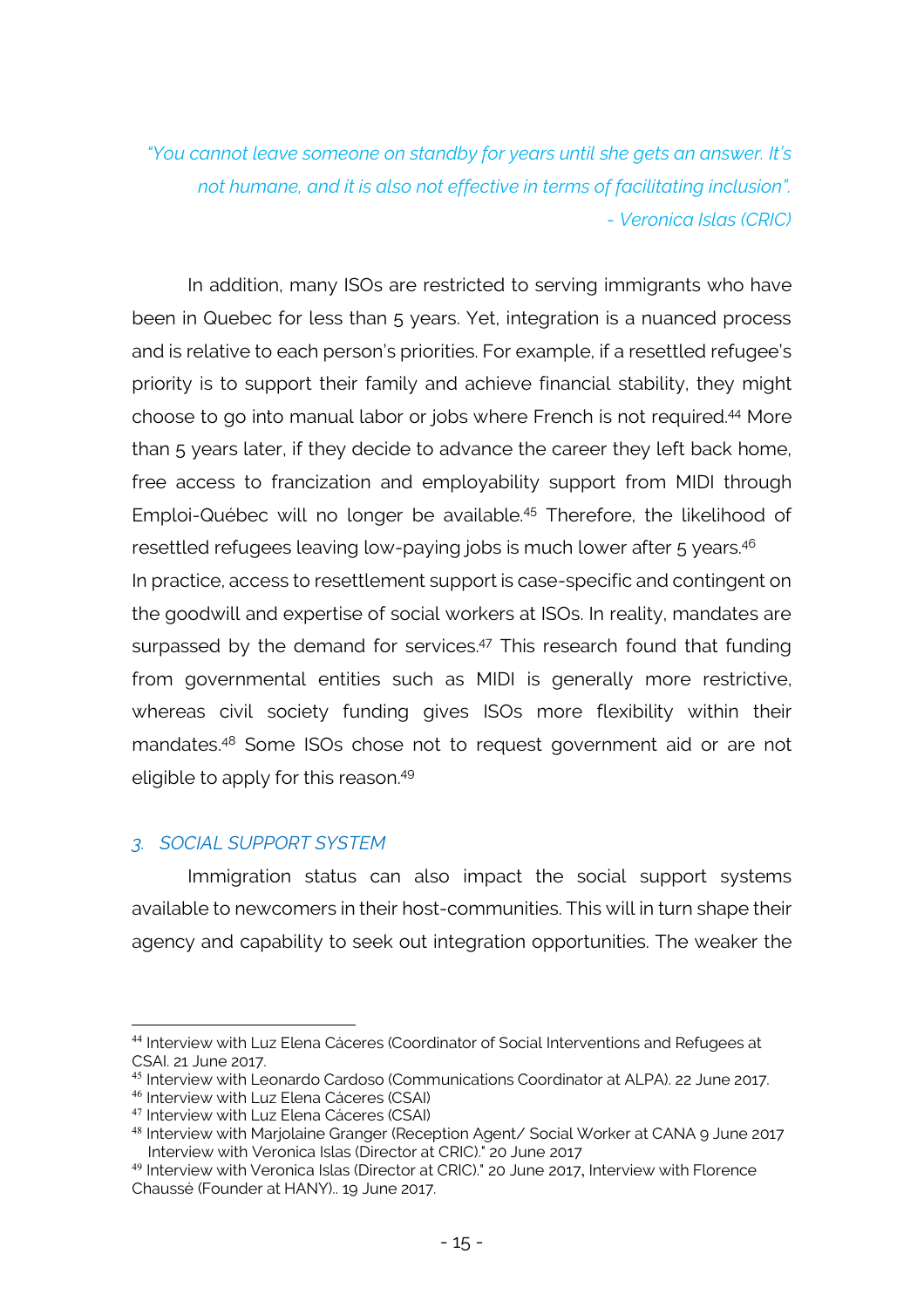social support system, the more vulnerable the person is to social isolation and disenfranchisement.

All GARs in Montreal go through the CSAI. They are accompanied through registration in basic services (including housing), and are referred to third-party organizations such as Emploi-Québec, which works in employability support. Technically, GARs have closer follow-up and receive more homogenous information about services overall, but this can lack a sustained human connection.<sup>50</sup> While CSAI support is mandated for one full year, resources for one-on-one accompaniment are limited. This is problematic because GARs come from very vulnerable backgrounds, and often require immediate mental and physical health support, as well as professional resettlement services. 51

On the other hand, PSRs receive no formal accompaniment or followup from the government; therefore, their access to information about resettlement and integration services depends on their sponsor's preparedness as well as their own. <sup>52</sup> On one hand, there are sponsors who plan the arrival of PSRs and seek support from ISOs. On the other, there are distant relatives of PSRs in Montreal who sponsor them on paper, but in practice do not provide financial or social support. <sup>53</sup> As a result, some newcomers are left to navigate unfamiliar systems on their own. <sup>54</sup> While a Refugee Sponsorship Training Program exists in the rest of Canada, PSR sponsorship in Quebec was, until recently, limited to an administrative form where the sponsor would provide their information and proof of financial capability to receive PSRs. 55

In contrast to GARs, PSRs' arrival into a community can facilitate the growth of their social network and their sense of belonging. <sup>56</sup> This is a doubleedged sword, however, as ghettoization can occur. This is common within

 <sup>50</sup> Interview with Paul Clarke, Director at Action Réfugiés Montréal. 7 July 2017.

<sup>51</sup> Interview with L.Elena Cáceres (CSAI) / CCR 2016. "Refugee Resettlement"

<sup>52</sup> Interview with Anna Calderón (Executive Director at SayÇa!) 6 June 2017

<sup>53</sup> Interview with Florence Bourdeau (Coordinator at TCRI) 22 June 2017.

<sup>54</sup> Interview with Farah. (PSR from Syria)." 19 June 2017

<sup>&</sup>lt;sup>55</sup> This was until the February 2017 pause in Quebec's PSR program. Interview with Florence Bourdeau (Coordinator at TCRI) 22 June 2017.

<sup>56</sup> Interview with Paul Clarke, Director at Action Réfugiés Montréal. 7 July 2017.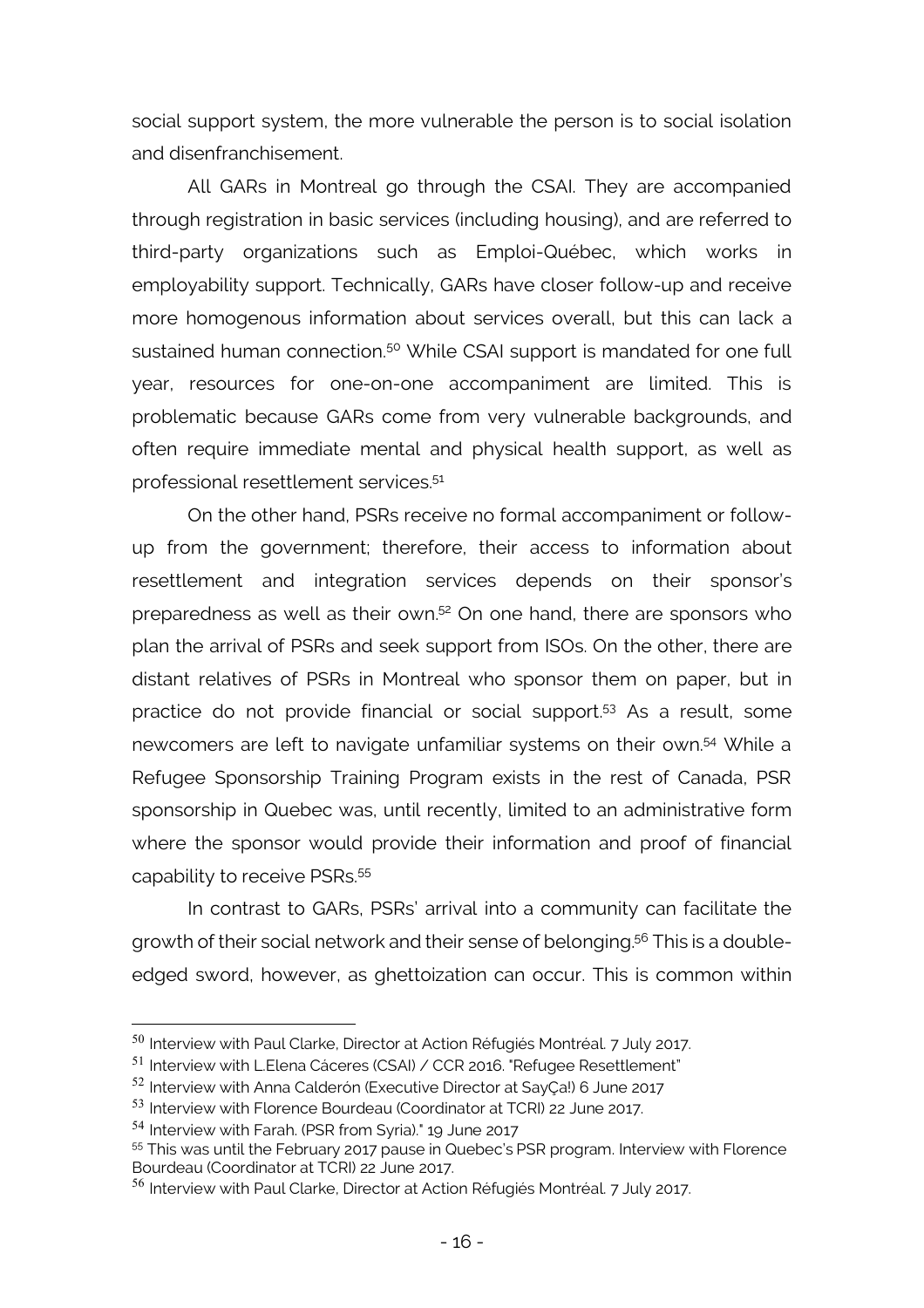Montreal's Syrian diaspora. Farah, a PSR from Syria, who also works for a program that addresses the integration of Syrian refugees, notes:

### *"Most of them [Syrian refugees] don't feel connected to the rest of Montreal. Everything they need is close to them […] and everyone speaks Arabic in their neighborhood."*

The social support of refugee claimants and asylum seekers is also variable. They are provided with short-term accommodations and assistance by PRAIDA,<sup>57</sup> but "have to fight bureaucracy on their own,"<sup>58</sup> as their access to ISO services is limited until the federal government determines their status.

# **HURDLES FACED BY REFUGEES IN MONTREAL**

## *1. SERVICE NAVIGABILITY*

 $\overline{a}$ 

*"If I had known [CANA] existed and was in my neighborhood, it would have been easier when I arrived*" – A young PSR to a social worker at CANA

Resettlement services are widespread in Montreal, yet they are often unknown to newcomers. <sup>59</sup> This information gap can increase the risk of misinformation. For example, in 2016, disagreements over PSRs' right to services arose. Many PSRs avoided seeking help from ISOs, fearing that their sponsors would have to reimburse the government, when in reality, the only help that was inadmissible was financial aid and welfare.<sup>60</sup> Language is the first barrier to information, as most information sessions and online resources are provided in French, and only a minority of organizations offer online information in other languages.

59 This was mentioned in several interviews with resettled refugees and ISO employees.

<sup>57</sup> PRAIDA: Regional Program for Welcoming and Integration of Asylum Seekers

<sup>58</sup> Interview with Paul Clarke, Director at Action Réfugiés Montréal. 7 July 2017.

 $60$  Interview with Yvan Gauthier (President at FGM Fondation Grand Montreal).. 14 June 2017.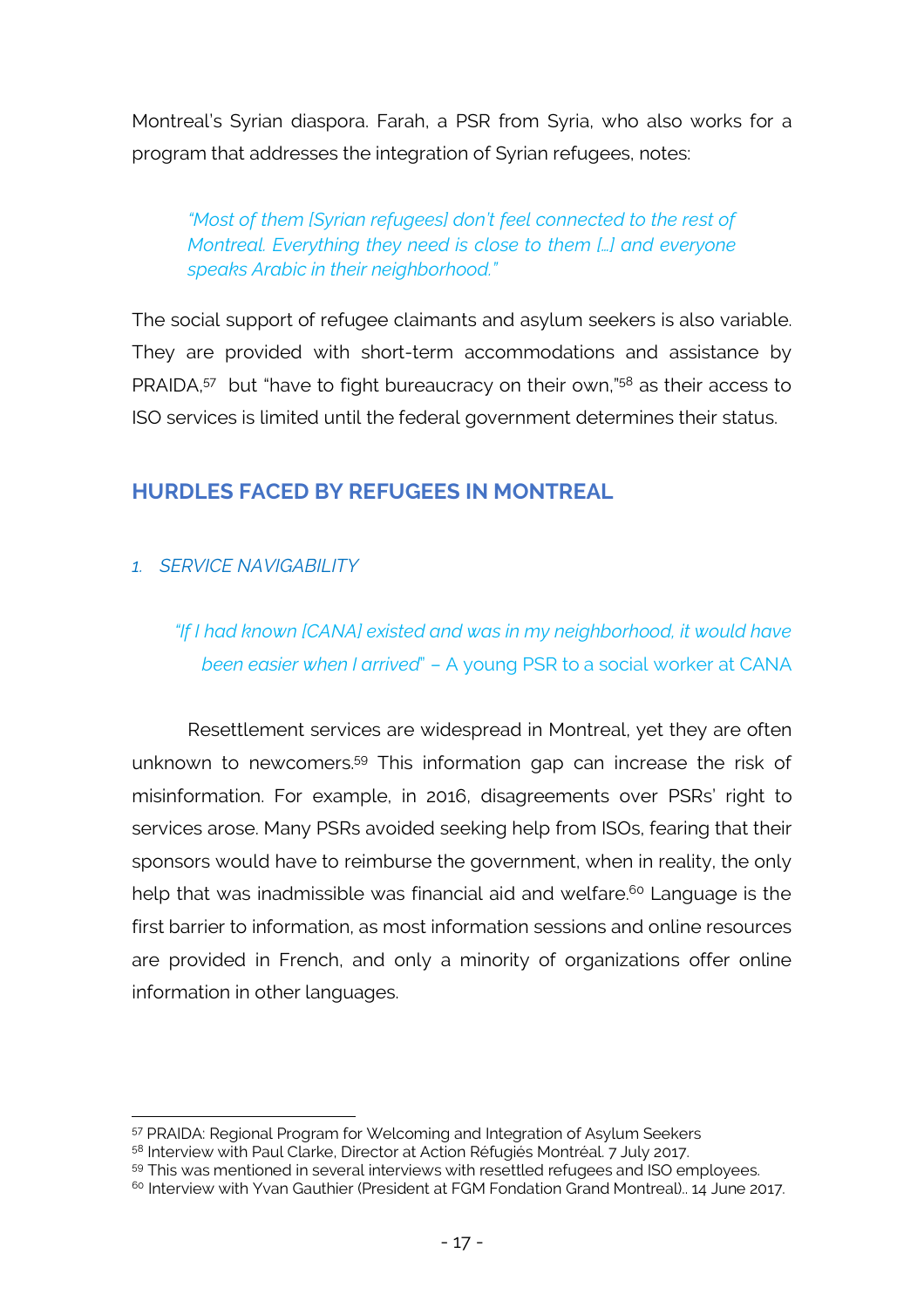*"I was left on my own to navigate the system as a student and a single mother […]. I didn't have the drive to go out because I didn't even know where to go" -* Simone, arrived from Guinea as PSR, when she was 6 months pregnant

"*Coming from a cultural background where asking for help is hard, I did not know if there was someone who was readily available to help*." - Maurice, PSR from Burundi

After this information gap became apparent in the midst of the Syrian crisis, Montreal's BINAM began working on the online data base, "*Nouveau Départ*" ("A New Beginning"). The pilot project was launched in 2017. Its goal is to compile existing services and provide information adapted to each individual's journey by classifying services based on specific needs. <sup>61</sup> The platform currently addresses 4 immigration categories — refugees, temporary workers, international students, and permanent residents — and was developed through focus groups, online surveys, and individual meetings. At the moment it is only translatable via Google, but it will be officially translated to the 5 languages most spoken in Montreal. There is only one refugee category and asylum seekers or undocumented immigrants were not yet included at the time of writing.

#### *2. EMPLOYABILITY OF REFUGEES AND ASYLUM SEEKERS*

A major barrier faced by refugees and accepted asylum seekers in Montreal is employability.<sup>62</sup> Language is one important factor behind this, since employability programs require that the person is fluent in French prior to job insertion. Another major cause is the process of diploma equivalency, which is slow, costly, and detached from the reality of resettled refugees.

 $61$  Interview with Aude Mary and Mourad Benzidane from BINAM, 7 July 2017

 $62$  This was mentioned by every resettled refugee interviewed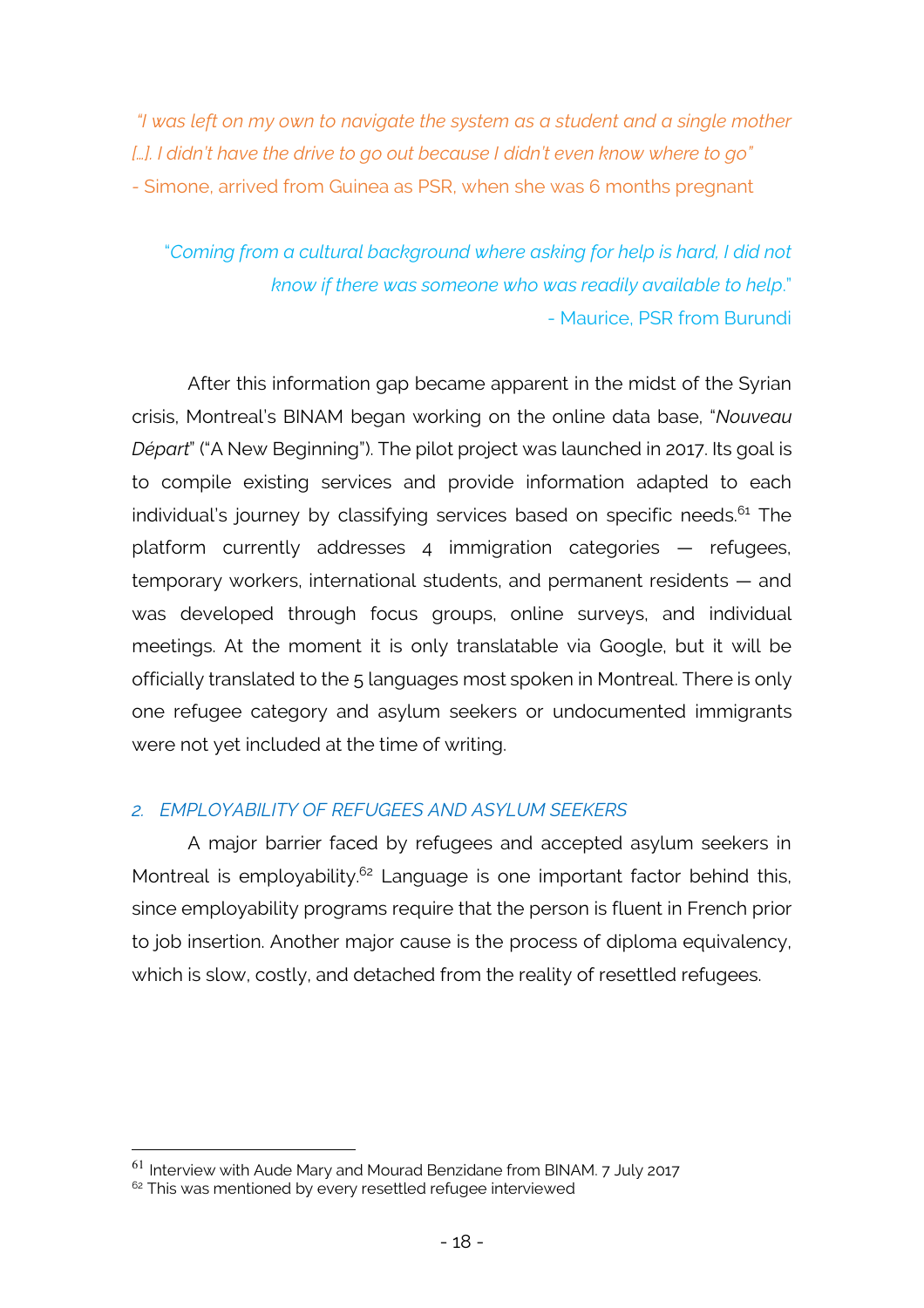*"I cannot access my real job as an electrician because I must go back to school and pass French and Mathematics tests. If I had my diplomas, I could accredit them, but unfortunately, I lost them all"* –Theo, GAR from Casamance, Senegal, who arrived in 2016

"*They asked me to certify the copies at the embassy in DRC*"- Philippe, a GAR from DRC, asked for the copies of his diploma in 2015. Until today, he has not received them. Instead, he completed a Diploma Equivalency Program (DEP). "*It was almost \$500 overall*"

# *"Services that deal with the reality of being a refugee must be improved. Especially when it comes to acknowledging qualifications and giving people the stability of a job and an income".-* Farah, PSR from Syria

Failure to attain diploma recognition can delay financial independence and prevents the organic social networking that occurs in the workplace, potentially building anxiety and isolation among resettled refugees. <sup>63</sup> Simone and Theo, two of the resettled refugees interviewed, mentioned that programs where incoming refugees are paired with professionals in their area of expertise could be beneficial. Farah, another interviewee, suggested that more refugees should be hired by resettlement programs, which not only would improve them but would also give those individuals valuable work experience.

### *3. SENSE OF BELONGING*

All resettled refugees interviewed mentioned having difficulty in building social connections. The reasons behind this are plentiful, ranging from ghettoization to culture shock and prejudice in host societies.

For Maurice, culture shock was isolating. Despite the support of his sponsors, he feels that they often assumed that he was familiar with Canadian culture and skipped "trivial" explanations, which he would have found useful.

<sup>&</sup>lt;sup>63</sup> Interview with Mariolaine Granger (Reception Agent/ Social Worker at CANA 9 June 2017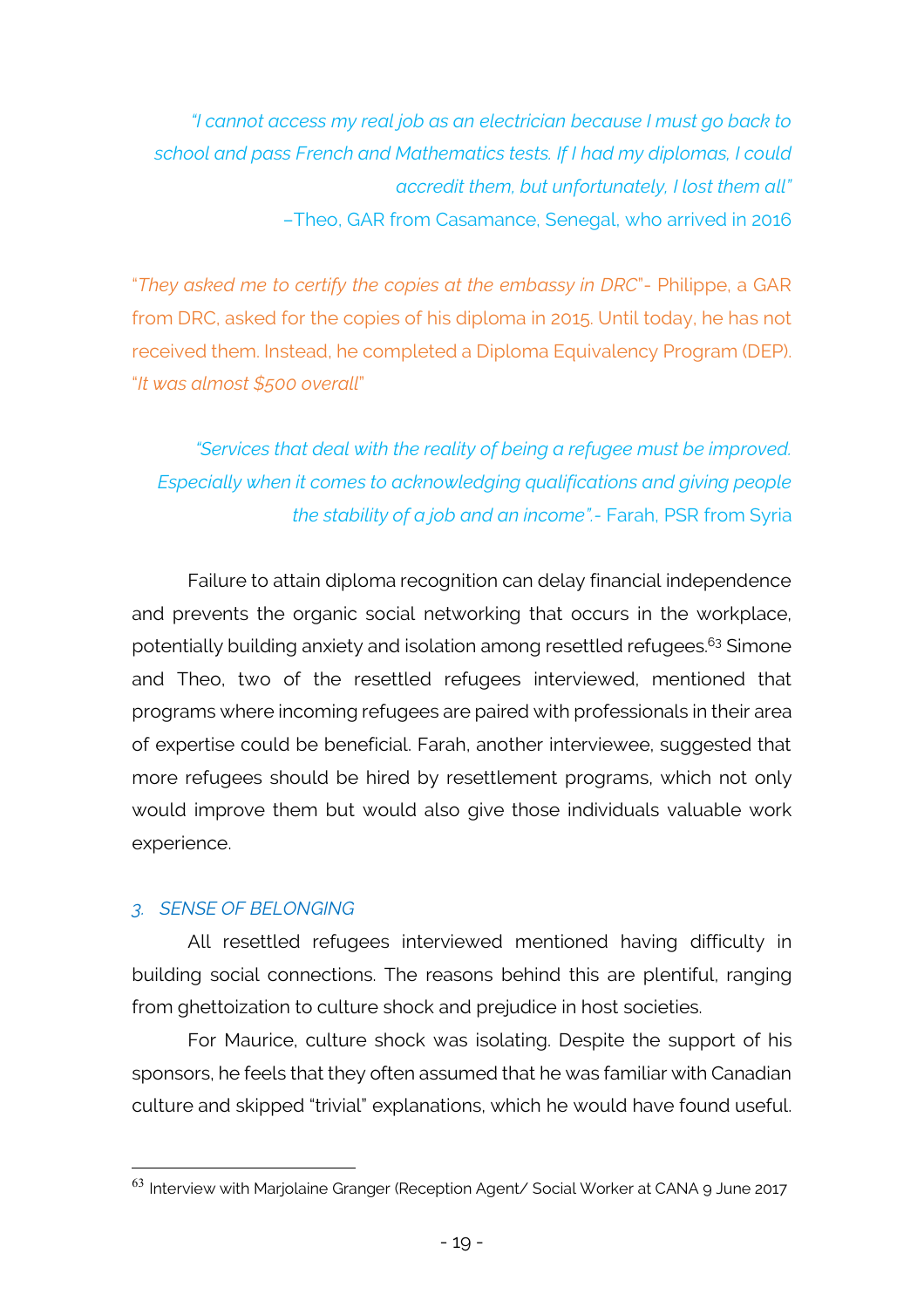Refugees who already lived in at-risk conditions prior to fleeing their country of origin must sometimes be guided through completely new realities, cultural notions, and even everyday objects. 64

On the other hand, Theo mentions he does not feel isolated, but he does worry that, after 11 months in Montreal, his social circle still does not include permanent residents who are not immigrants or refugees.

For Farah, the word "refugee" is problematic, as it evokes perceptions of helplessness or under-qualification, which results in patronizing attitudes or exclusion.

*"We refugees are often invited to speak at events and give our opinion. After the data is collected, it is the researchers that go into a room and decide what is done […] Refugees must be in the action process not just in the idea phase."*

For Philippe, GAR from DRC, building a network has been hard. He has found spaces for social connection in LGBT community organizations and online sites; however, he also mentions facing prejudice and racism in educational institutions. He roots this in the unpreparedness of educators, as well as in the imbalanced representation of people of color in Montreal media:

"*Look at how many black people were included in the organization and events of Montreal's 375th birthday celebration. There are not many..."*

Prejudice also affected the journey of Simone, a PSR from Guinea, who felt excluded and patronized when she began a university degree in Montreal. This, as well as the pressures of being a single mother, ultimately led her to withdraw from school. This is not an isolated case. According to Marjolaine Granger, a social worker at CANA, mothers with young children are particularly vulnerable to isolation because they often stay at home as caregivers, which isolates them further.<sup>65</sup> Simone mentions not knowing

<sup>&</sup>lt;sup>64</sup> Interview with Luz Elena Cáceres (Coordinator of Social Interventions and Refugees at CSAI. 21 June 2017.

<sup>&</sup>lt;sup>65</sup> Interview with Marjolaine Granger (Reception Agent/ Social Worker at CANA 9 June 2017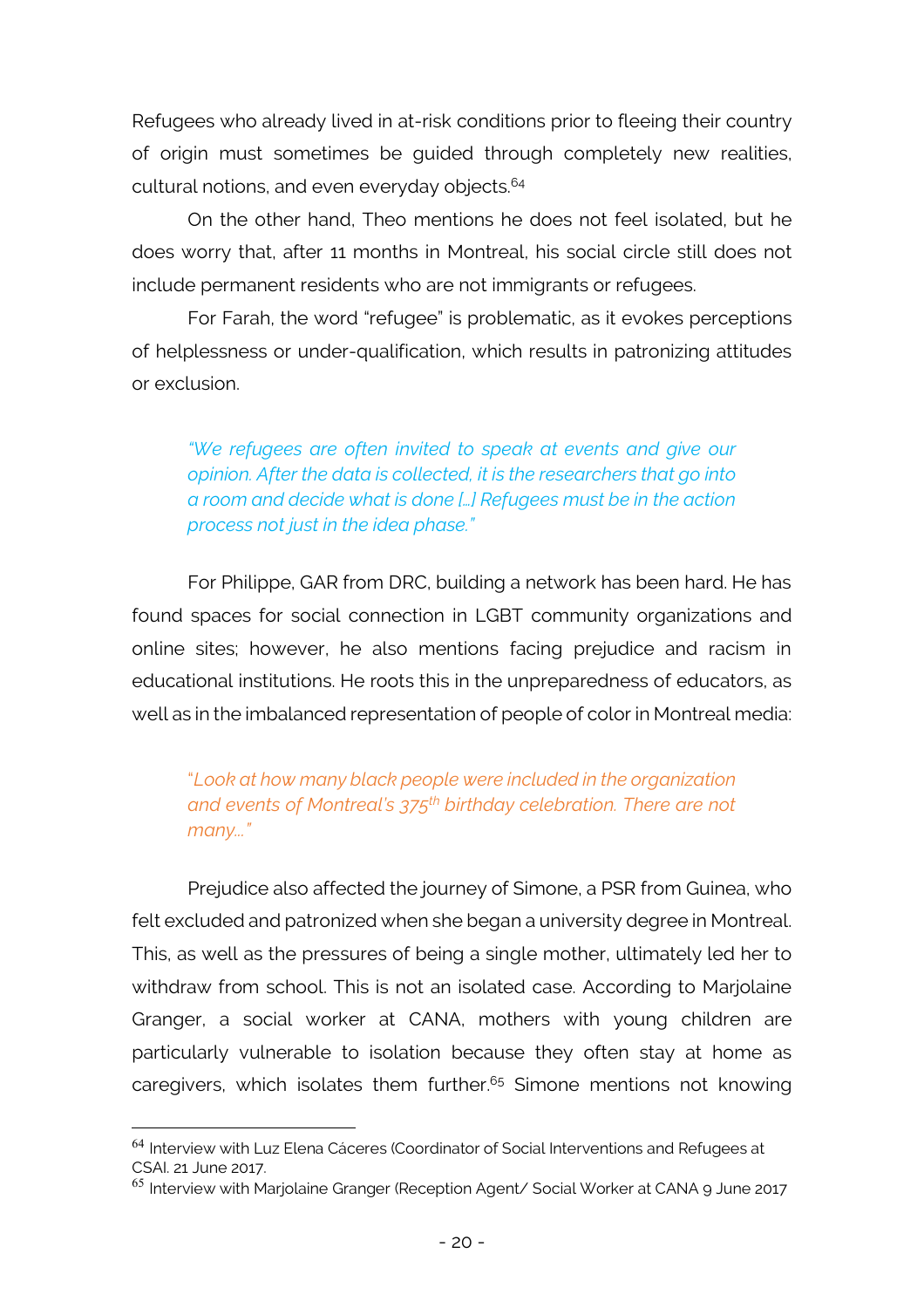anyone going through a similar situation at the time.

#### *4. FAMILY REUNIFICATION*

Many resettled refugees arrive to Montreal alone or accompanied by only a few of their immediate family members.

"*It is my priority"* – Theo, GAR from Casamance, on sponsoring his oldest son, who is still in Dakar, Senegal

*"I still have friends and family in Aleppo, half of me is looking backwards." –* Farah, PSR from Syria

Family reunification applications currently take years to process, often breaking families apart, with children or their parents left behind.<sup>66</sup> Some families are never reunited. This can occur when a dependent turns 18 before the principal applicant (accepted to Canada) receives permanent residence.<sup>67</sup> Leaving family and friends behind in war-torn countries or life-threatening situations is a major source of stress to resettled refugees and can negatively impact their integration process.

# **CROSS-INSTITUTIONAL CONSTRAINTS**

#### *1. UNCLEAR POLITICAL GUIDELINES*

The roles and responsibilities of the Government of Quebec and the City of Montreal are not clearly defined, which causes misunderstandings throughout Montreal's resettlement and integration system.<sup>68</sup> This causes a lack of stability, transparency, and accountability in resettlement and integration programs, leaving some newcomers falling between the cracks of the system. <sup>69</sup> The TCRI states that this lack of political will puts the burden of

 <sup>66</sup> CCR. *Express Entry Family Reunification*. *Canadian Council for Refugees*.. Web. 25 July 2017.

<sup>67</sup> Ciubanu, Costin et al. *Jeanne Sauvé Fellows' Position Paper:* 2016. Print

<sup>68</sup> Interview with Paul Clarke, Director at Action Réfugiés Montréal. 7 July 2017.

 $69$  TCRI 2017 2 - Tremblay, Monique. Pg. 75.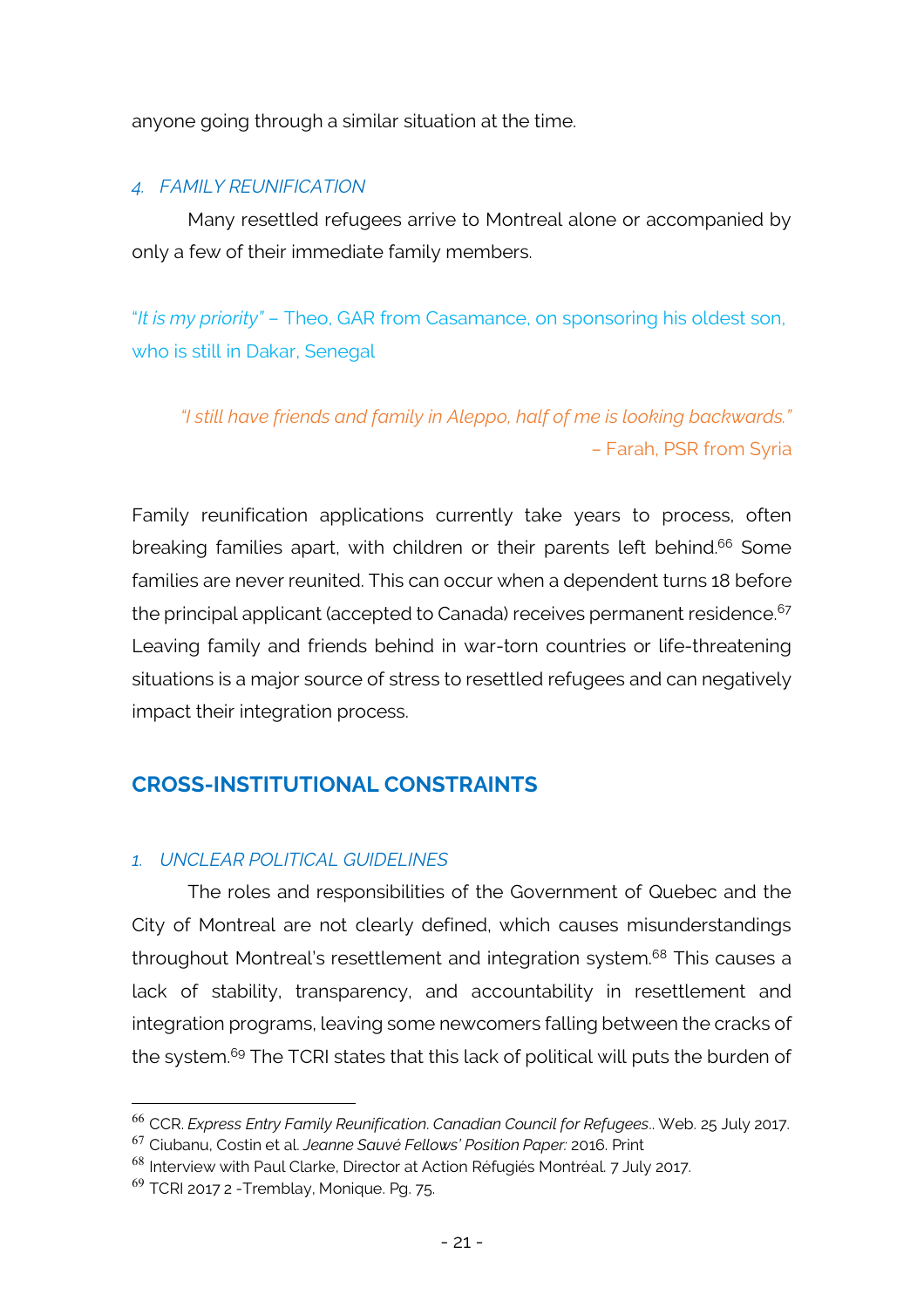integration on civil society and ISOs, without the necessary coordination or resource distribution. 70

There are severe consequences for the integration of incoming refugees and asylum-seekers when the visions of the City of Montreal and the Government of Quebec are disconnected.<sup>71</sup> Montreal operates under political guidelines of the provincial government. Until major discrepancies in their visions for integration are addressed, cross-institutional collaboration and efficient resource distribution throughout the city will be hindered.

*"Education and health are delivered at the provincial level: what does it mean that Montreal is a sanctuary city, if Quebec isn't a sanctuary province?*" - Director of Action Réfugiés Montréal

Indeed, multi-party dialogue and coordination are necessary if Montreal is to be a sanctuary province where resettled refugees and asylum seekers can feel socially connected and thrive. ISOs, refugees, and asylumseekers must have a voice in this dialogue. Currently, policies, programs, and funding directives for integration and resettlement are crafted with insufficient input from refugees, asylum-seekers, and the ISO employees who work with them on the ground.<sup>72</sup>

# *"There are too many decision-makers who have no idea of the reality of an immigrant or a refugee"*

- Coordinator at the TCRI

"*If you leave ISOs out of policy, you exclude the part where immigrants are received by real people who help them build networks and human connections."*

- Communications Coordinator at ALPA

 $70$  TCRI 2017 2 - Tremblay, Monique.: Pg. 75.

<sup>71</sup> Interview with Yvan Gauthier (President at FGM Fondation Grand Montreal). 14 June 2017.

<sup>72</sup> Interview with Florence Bourdeau (Coordinator at TCRI) 22 June 2017.

Interview with Leonardo Cardoso (Communications Coordinator at ALPA). 22 June 2017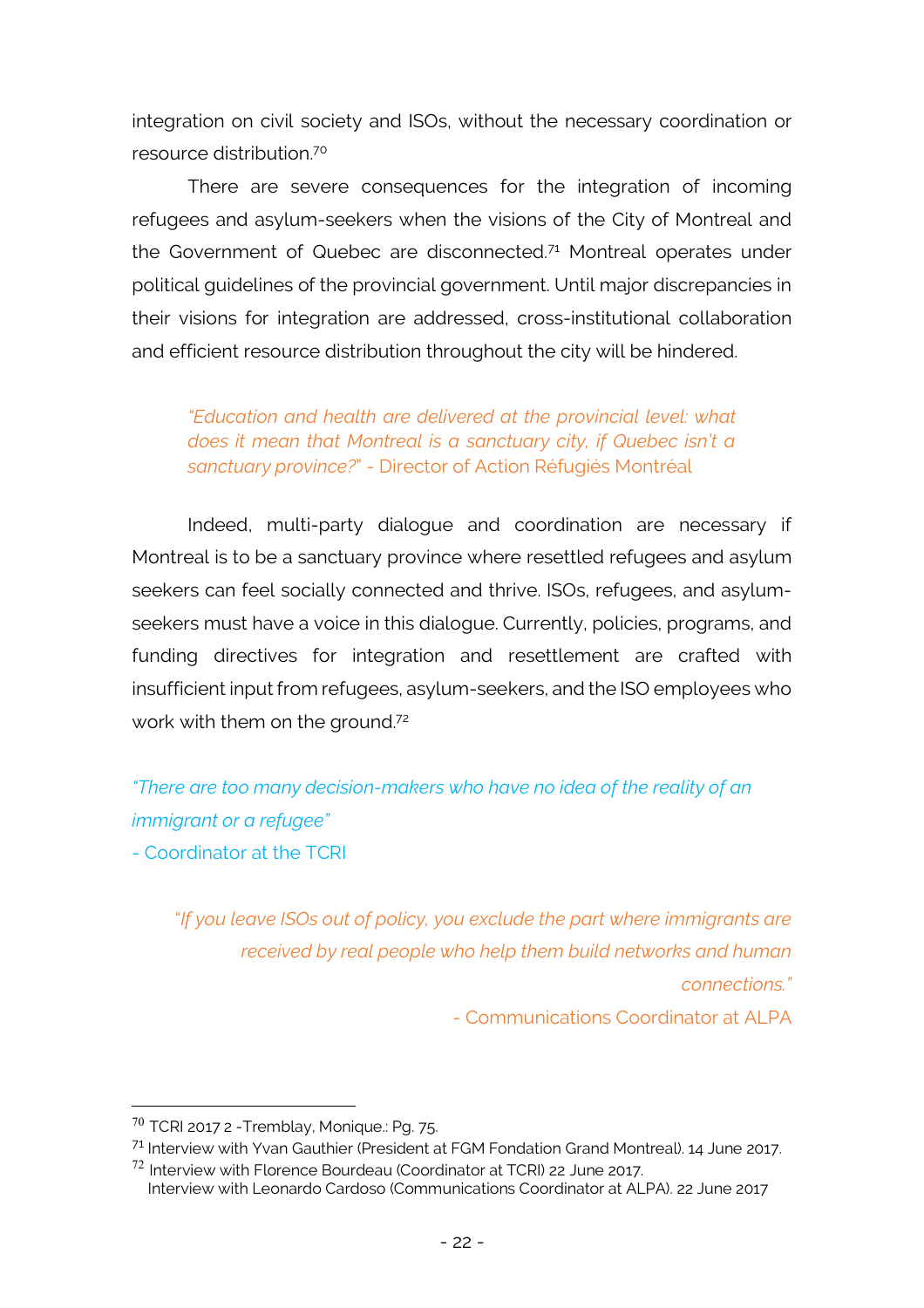*"The people who are affected by initiatives should be consulted to see how they envision the projects that are supposed to serve them. A sense of belonging will only come from feeling included in those processes. »* -President of Fondation Grand Montreal

When the voices of affected stakeholders are not given enough weight, effective and evidence-based programs are left underfunded. An example of this is *jumelage* or "twinning". <sup>73</sup> Although twinning programs have proved to be an extremely effective tool for integration, provincial funding for these initiatives has been inconsistent. <sup>74</sup> A coordinator at the TCRI mentioned that funding from MIDI for the renewal of a TCRI-led twinning project was not yet confirmed 8 days before its start date.

Furthermore, when donors are unaware of the realities faced by ISOs, their funding directives can be misplaced. This was evidenced in 2015-16 when the Syrian crisis was strongly mediatized. At that time, some donors demanded that ISOs channel their donations exclusively to Syrian refugees, a request which undermined the expertise of ISOs and which many of the social workers interviewed for this paper considered to be discriminatory.

#### *2. INFORMATION GAPS*

Given the complexity of Montreal's resettlement system, gaps in crossinstitutional coordination occur. As explained in the previous section, this can result in ineffective information distribution to resettled refugees and asylumseekers. However, information gaps also affect ISOs, sponsors, and public employees, who interact with immigrants on a daily basis.

#### Service Redundancy

 $\overline{a}$ 

Lack of coordination can leave ISOs working in silos, which obstructs their work by increasing misinformation amongst beneficiaries and employees. For example, the CSAI has had situations where, after finding

<sup>&</sup>lt;sup>73</sup> A description of twinning is provided in the next section.

<sup>74</sup> TCRI 2017-1 Guerlotté, Charlotte, and Grausem, D. Pg. 79. "*Le Jumelage Interculturel…"* Interview with Paul Clarke, Director at Action Réfugiés Montréal. 7 July 2017.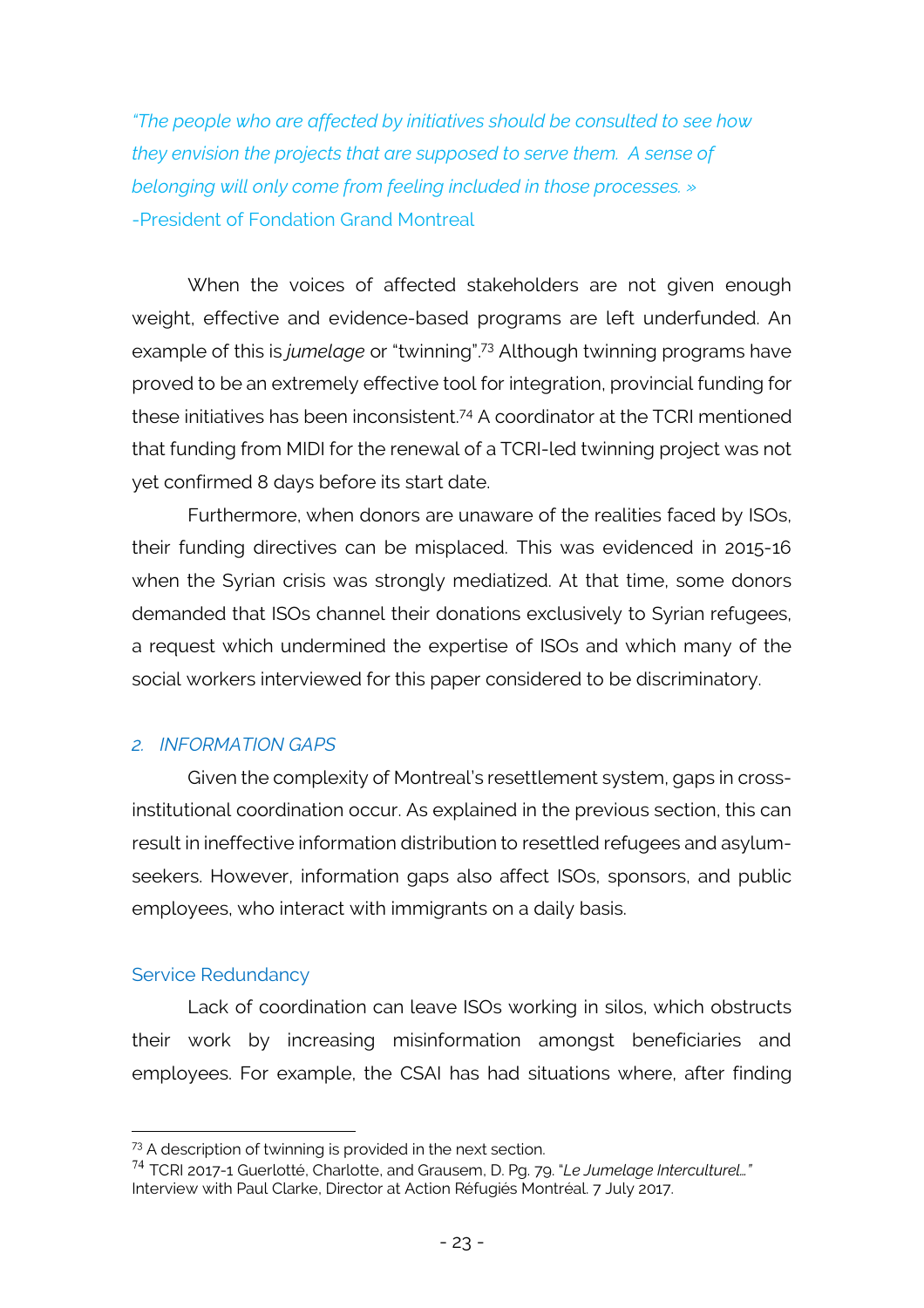accommodations for a resettled family, a third party convinces them that there is a "better" option, which in reality does not fit their budgetary needs.<sup>75</sup>

Service redundancy is not only inefficient; it can also be harmful. Projects which double services that already exist can foster ghettoization. By preventing newcomers from taking advantage of their host community's services, they are less likely to become familiar with other cultural groups in their neighborhoods.<sup>76</sup> In particular, donors can foster redundancy when funding hyper-specific projects. Since there is a lot of competition for funds, financing hyper-specific projects can obstruct collaboration. <sup>77</sup> However, most of the ISOs interviewed pointed to their partnering organizations or neighborhood groups as their most important assets after their employees.

#### Information sharing

Newcomers navigate several services where they come across public employees such as educators, family counselors, or health workers, who have not been trained in issues of migration, intercultural intervention, or Montreal's resettlement structures. There is an untapped potential for social connectedness and information distribution in these exchanges; however, misinformation may be shared instead, especially when knowledge about access to services in relation to migratory status is lacking.<sup>78</sup> Similarly, PSR sponsors are ill-equipped to receive resettled refugees. At the moment, there is no official set of guidelines surrounding sponsor responsibilities, beyond their financial obligations.

# **BEST PRACTICES AND ENABLERS TO INTEGRATION**

The people interviewed for this research identified some barriers to integration at both the micro and macro level in Montreal. They also identified some of the practices and programs that have been successful in contributing

 <sup>75</sup> Interview with Luz Elena Cáceres (CSAI)

<sup>76</sup> Interview with Veronica Islas (Director at CRIC)." 20 June 2017

 $^{77}$  Interview with Florence Chaussé (Founder at HANY).. 19 June 2017.

<sup>78</sup> Interview with Florence Bourdeau (Coordinator at TCRI) 22 June 2017.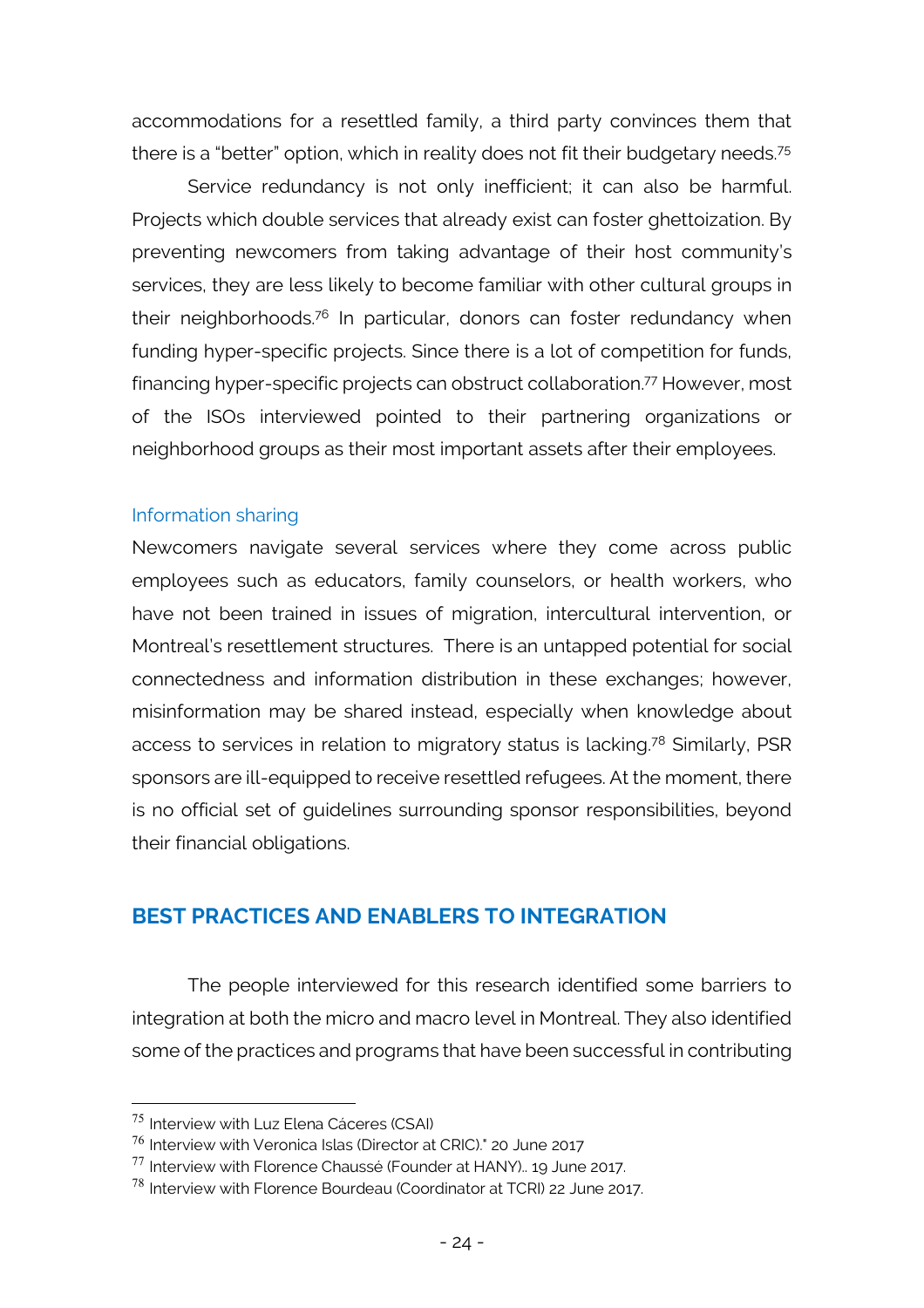to resilience-building and integration among Montreal's refugee and asylumseeker population.

#### *1. SERVICE COMPLEMENTARITY AND COLLABORATION*

The work of ISOs is most effective when different sets of expertise are combined, as service complementarity multiplies the availability of services for the participants of multiple organizations. For example, CANA offers preparation courses for the Canadian Citizenship Exam to beneficiaries of multiple ISOs. At the same time, another ISO in their area, which is more experienced in employability, offers workshops that are also open to CANA participants.

# *2. INTERCULTURAL INTERVENTION*

### Twinning Programs (*Jumelage*)

Intercultural twinning or *jumelage* consists of pairing a newcomer with a member of their host community, creating a sustained social bond. This not only supports the immigrant throughout their integration, but also helps prepare members of the host society to receive newcomers.<sup>79</sup> All ISOs interviewed mentioned twinning as very effective integration strategy.

Quebec's policy for immigration advocates for interculturalism, or the cultural exchange between the "francophone majority" and other "cultural communities" on Quebec territory. <sup>80</sup> Paul Clarke, Director at Action Réfugiés Montréal explains why twinning is so fitting to Quebec:

*"Interculturalism is about learning about each other's cultures, whereas multiculturalism is the coexistence of cultures. Jumelage builds interculturalism."*

#### Cultural Mediation Initiatives

Fostering encounters between members of different cultures can

 $79$  This was mentioned by all ISO interviewees.

<sup>80</sup> TCRI 2017-1 Guerlotté, Charlotte, and Déborah Grausem. Pg. 79. *Le Jumelage Interculturel Au Québec Pratiques Des Organismes Communautaires En Immigration Et Impacts Du Programme De Jumelage*. Rep. Montreal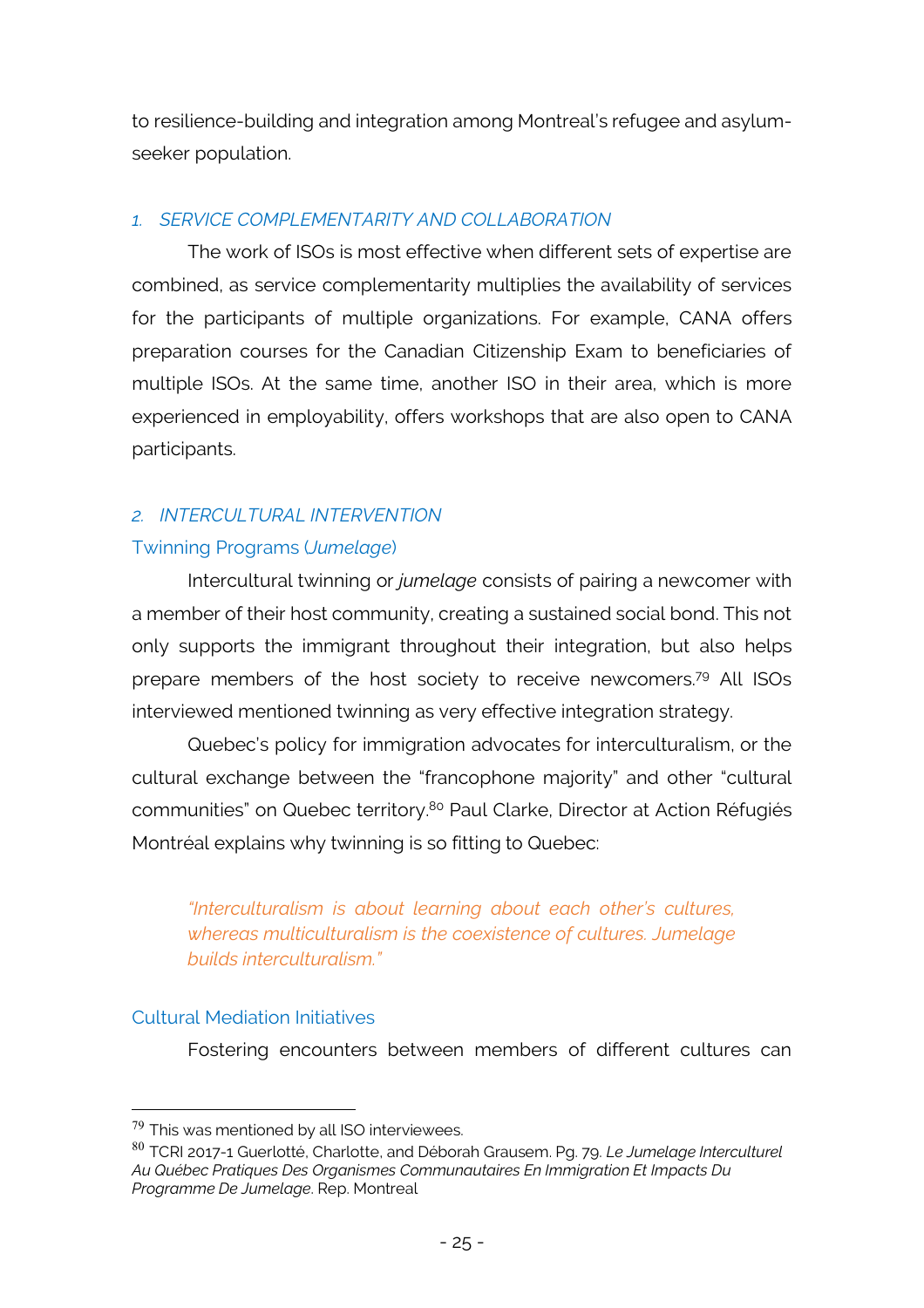address prejudice and stereotypes that appear when cultural communities coexist. <sup>81</sup> An example of a successful cultural mediation program is CRIC's "*Etes-vous de bonne rumeur*" workshop. Inspired by an initiative from the city of Barcelona, this workshop seeks to mitigate prejudice about cultural communities by demystifying rumours, which are relayed from immigrants to Quebec residents and vice versa. It is a one-time workshop that serves as a conversation starter and has had positive results. CRIC partnered with other ISOs across Montreal to replicate this initiative. Cultural mediation can occur through formal and informal spaces. Philippe, a GAR from DRC, suggests play and gamification of spaces as a way of building connectedness amongst cultures:

*"I think the city must create spaces and even games where people have to count on each other to do stuff. That brings people together"* 

#### *3. BUILDING AUTONOMY*

The urgent and basic needs of refugees and asylum-seekers must be met once they arrive. After that, programs must focus on harnessing individuals' strengths and empowering them with the resources and support needed to further their own paths and projects. It is important to sensitize volunteers, employers, and the general public in order to avoid paternalistic attitudes that prevent autonomy and resilience-building.<sup>82</sup>

### *4. POSITIVE RELATIONSHIPS WITH RESETTLEMENT WORKERS*

*"They gave me the confidence that I lacked and told me to go as far as I wanted." -* Simone, PSR from Guinea

<sup>81</sup> Interview with Veronica Islas (Director at CRIC)." 20 June 2017

 $82$  Interview with Luz Elena Cáceres (Coordinator of Social Interventions and Refugees at CSAI. 21 June 2017.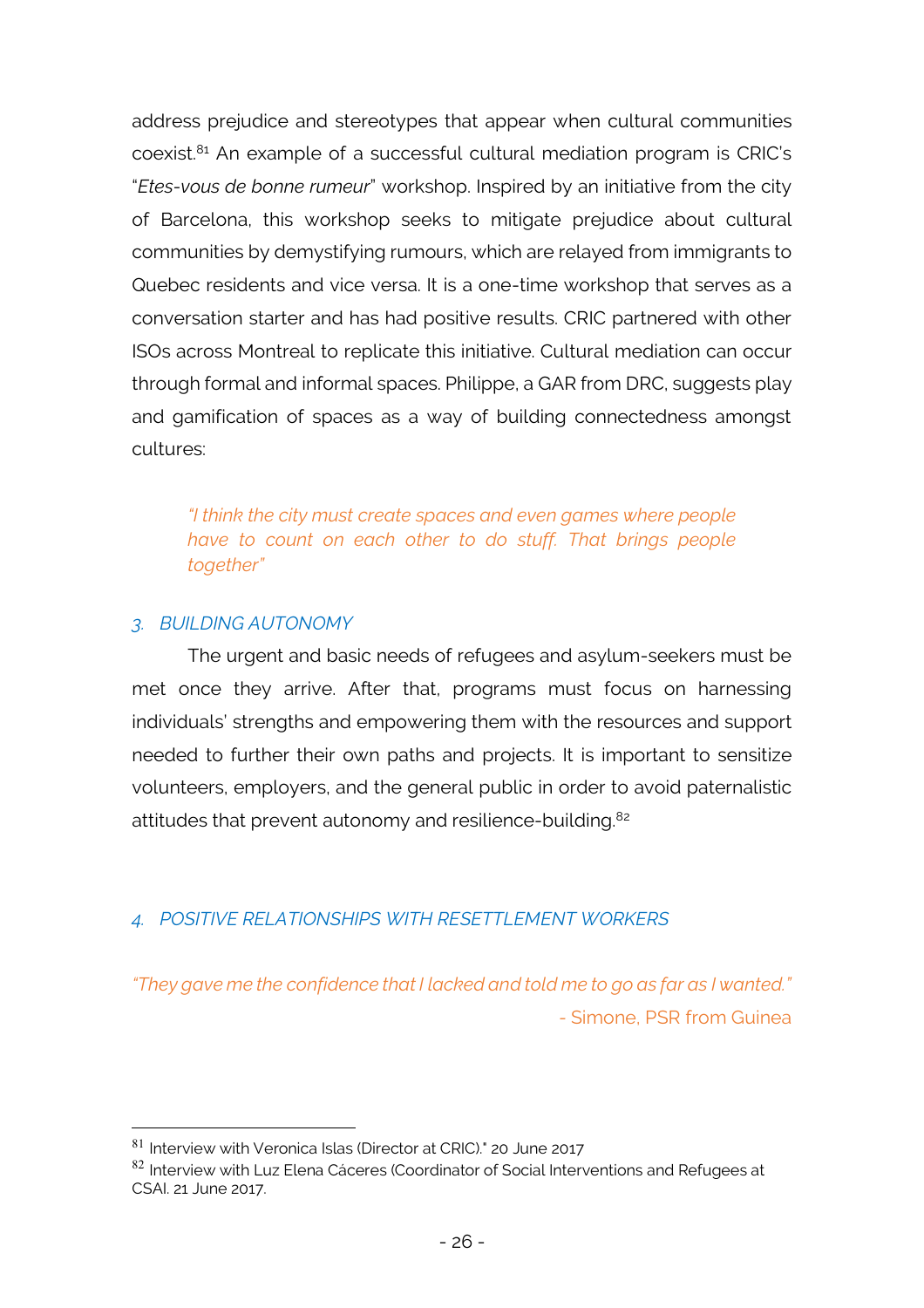The role of one individual can be pivotal in building resilience and selfconfidence in the journey of a refugee or asylum-seeker. Although relationship-building is fluid and cannot be directed, social workers and staff at ISOs must be given the appropriate support, tools, and resources to foster spaces where human connections with and among participants are possible. Providing spaces for active listening and empathic encouragement is crucial in this process. 83

#### *5. PHYSICAL ACCOMPANIMENT*

Physical accompaniment to banking services, health centers, and academic institutions can help people navigate the resettlement system in the first months after arrival. Although many of these institutions are supposed to adapt their services to immigrants by offering translation and accompaniment, this is not always the case. It is especially important that individuals who do not speak French have access to accompaniment. Unfortunately, funding for physical accompaniment initiatives is scarce and social workers often go beyond their mandates to provide this service.<sup>84</sup>

An alternative is to hire intercultural social workers to provide psychosocial support, not only in hospitals but also other settings such as schools and community centers.<sup>85</sup> BINAM currently funds three intercultural social workers in primary schools attended by many resettled refugee children. Their work has proved to be immensely valuable in improving the relationships between students, families, and schools. CSAI is currently advocating for the addition of intercultural social workers in hospitals, who could orient users and aid hospital employees in better addressing their needs.

<sup>83</sup> Interview with Leonardo Cardoso (Communications Coordinator at ALPA). 22 June 2017. 84 Interview with Luz Elena Cáceres (Coordinator of Social Interventions and Refugees at CSAI. 21 June 2017.

<sup>85</sup> Ciubanu, Costin et al. *Jeanne Sauvé Fellows' Position Paper* 2016. Print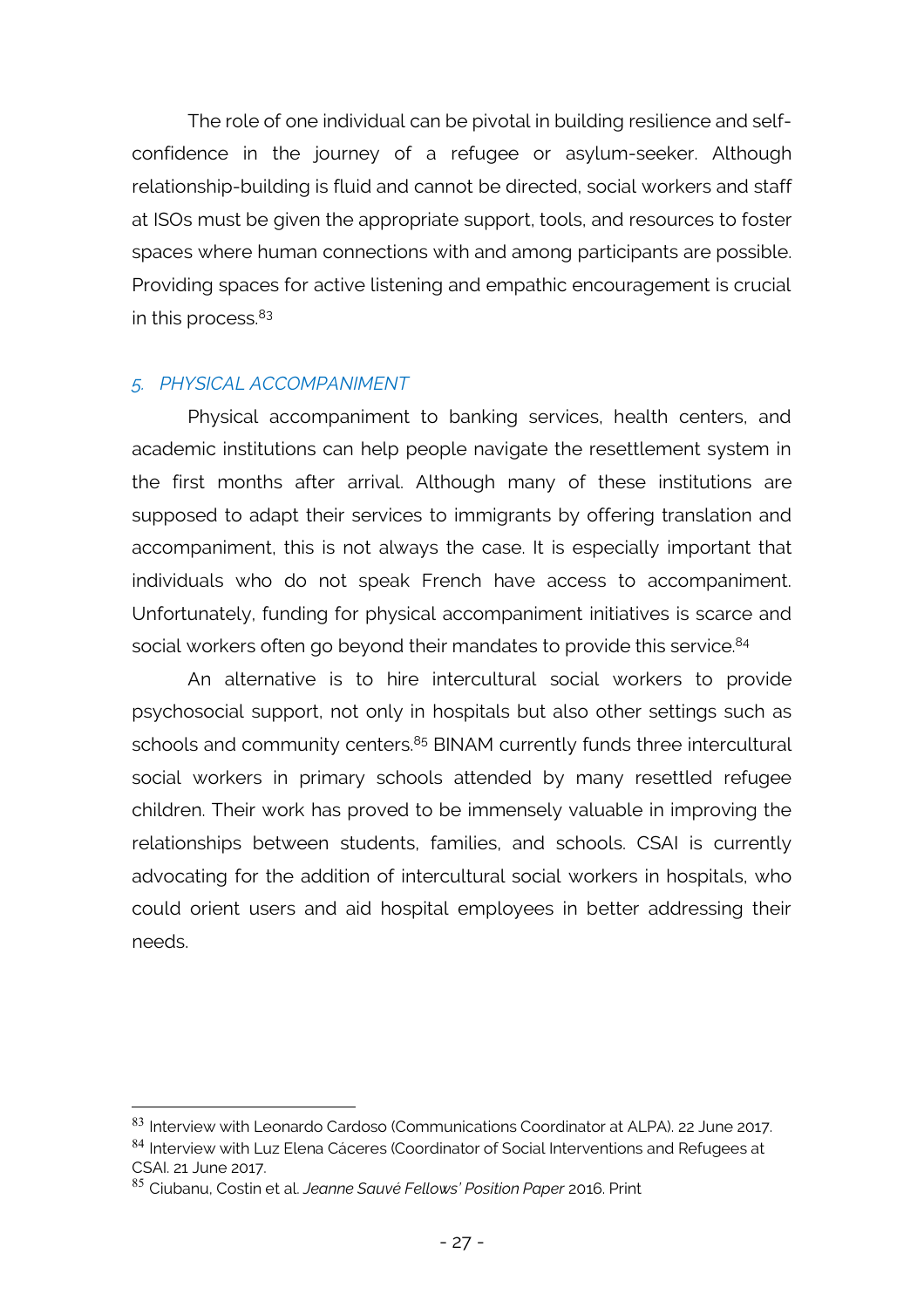#### *6. COMMUNITY BUILDING*

Community building activities such as meet-ups, information hubs, and volunteering spaces are increasingly being used by ISOs as tools for building integration. These activities can be private spaces intended for specific populations, as well as activities open to the general public. One example of this is ALPA's coffee-meetup program for immigrant parents. Another is CANA's Friday Cafés which are open to the community. The resettled refugees interviewed for this research also saw valuable opportunities for networking and social connection in community-building activities both at the local and city level.

*"I want to join a volunteer group where I can contribute my knowledge and life experience, and make connections, but I am not sure where to find it".* -Theo, GAR from Casamance, Senegal

*"I volunteered at a center. They had this placement, and they found me a job." -* Simone, PSR from Guinea

# **COMMUNITY MOBILIZATION**

Following the widespread media coverage of the Syrian crisis in 2015- 16, there was an overwhelmingly positive response from Montreal's civil society to receiving refugees. This was reflected in the large amount of PSR applications and the generosity of Montreal residents seeking to volunteer in community organizations. However, ISOs often lacked the logistical resources to put together programs that harnessed this increase in volunteers.

This is how HANY was started. Florence Chaussé, a university student, saw a gap in the large supply of energetic university students willing to volunteer their time and the little amount of volunteering opportunities. She decided to "*jump on the media wave*" and partnered with experienced ISOs such as ALPA to offer a language tutoring service for adult refugees: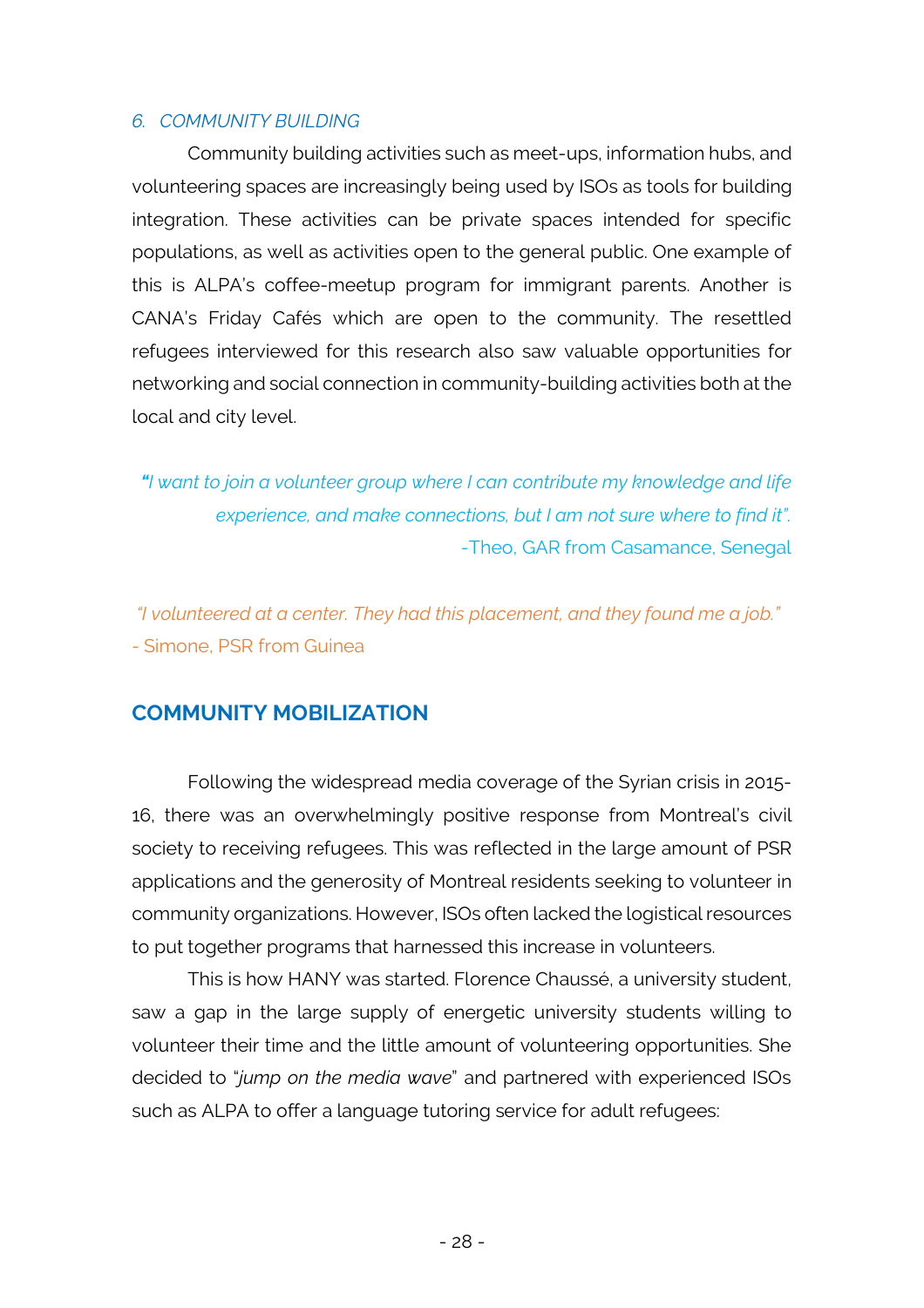"*I capitalized on students' energy to help refugees, immigrants, and asylum seekers. […] I looked around me and identified the gaps [in resettlement*]".

The commitment of thousands of Montreal's citizens to integrate newcomers is commendable and absolutely necessary. However, it is also important to distinguish the role of civil society and governments. Civil society must reinforce this distinction and engage with their political leaders by demanding clarity and accountability from their members of Parliament and local representatives. In this way, the resettlement and integration system of Montreal will advance further. 86

*"Civil society cannot fill the role that a government — federal, provincial, or municipal — has to play. Neither can the Red Cross."* - Director at Action Réfugiés Montréal

# **RECOMMENDATIONS**

### To the Canadian Government:

- Increase resources for application processing in Canada and abroad.
	- o Accelerate family reunification files.
	- o Reduce the wait times of accepted asylum seekers waiting for permanent residence in Canadian territory.
- Implement the CCR's Express Entry Program<sup>87</sup> for family reunification.
- Suspend the *Safe Third Country Agreement* with the United States
- Collaborate with the Government of Quebec and Statistics Canada to implement a monitoring system of Quebec's refugee population.
	- o Monitor the use of resettlement services by neighborhood and the effectiveness of psychosocial support systems.<sup>88</sup>

 <sup>86</sup> Interview with Paul Clarke, Director at Action Réfugiés Montréal. 7 July 2017.

<sup>87</sup> CCR. *Express Entry Family Reunification*. *Canadian Council for Refugees*. Web. 25 July 2017. 88 The IRCC currently collects information on "Settlement Service Clients by

Province/Territory of Settlement Provider Organizations, Gender, Age Group at Service and Immigration Category". This information is available for every province excluding Quebec.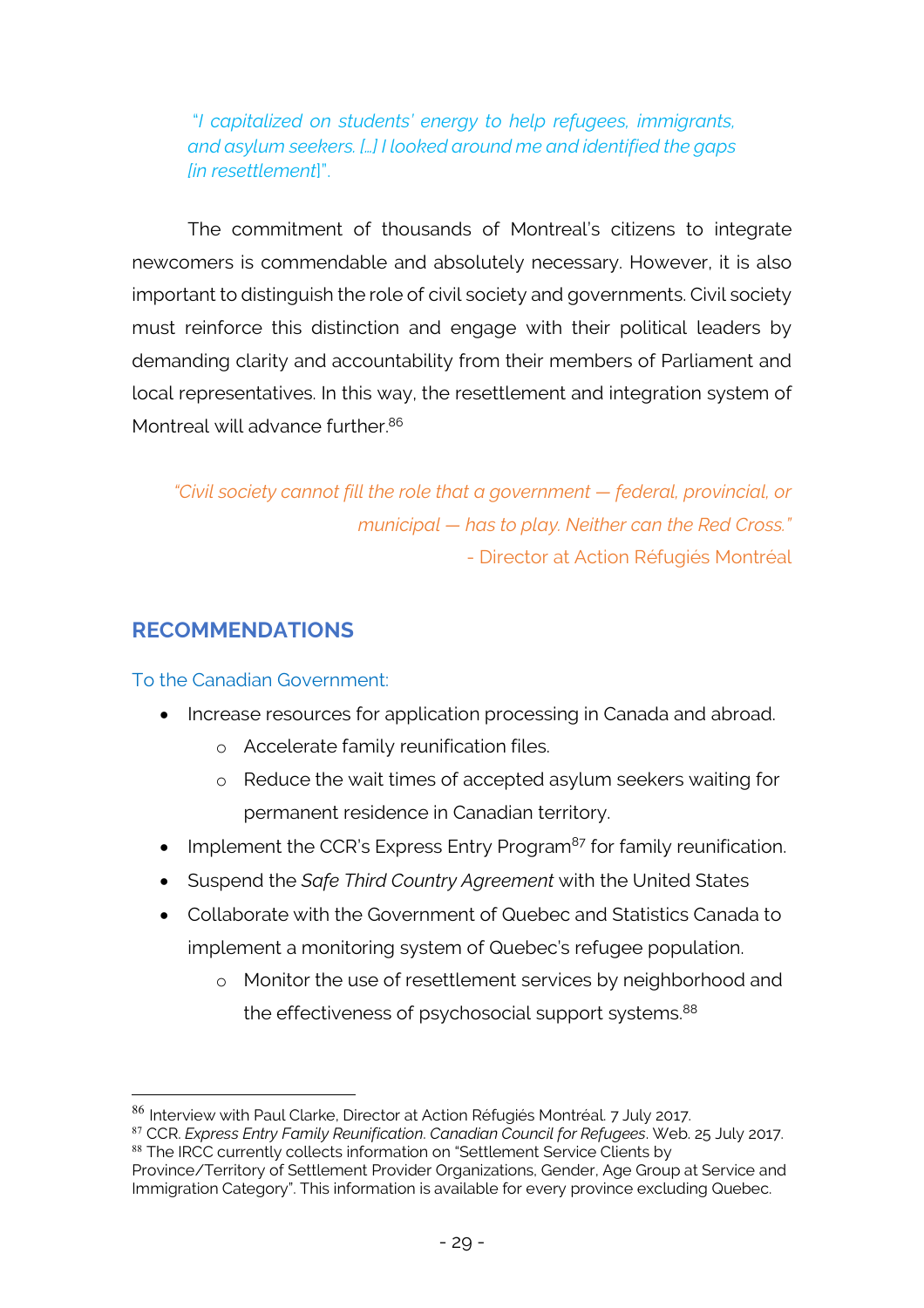### To the Government of Quebec:

- Clarify the role of the provincial government regarding humanitarian immigration and refugee resettlement in Montreal.
	- o Specify the roles of MIDI, the Quebec Minister of Education, and the Quebec Minister of Health and Social Services. This must be done in coordination with the City of Montreal and in open dialogue with ISOs, the TCRI, immigrants, and non-profit organizations working for refugee rights such as the Red Cross.
- Install a Quebec Refugee Sponsorship Training Program, which must include (at the very least) a comprehensive welcome package for PSRs and their sponsors. This must be created in collaboration with ISOs, neighborhood organizations, and resettled PSRs.
- Accelerate diploma recognition and ensure that the evaluation methods of re-training programs are practical, rather than heavily theoretical.
- Create an interim employability program that supports and tracks nonfrancophone refugees.
- Make education accessible to all asylum-seekers awaiting acceptance decisions, regardless of their age. Or, at least, "lock-in" the age of dependents who were under 18 years of age upon arrival to Canada, and allow them to finish their secondary education.
- Fund positions for intercultural social workers in schools and health centers through ISOs.
- Clarify admissibility to health services for each refugee category and ensure that no one is unrightfully turned away from hospitals and clinics.
- Increase transparency in immigration budget reporting.
- Fund physical accompaniment projects and prioritize accompaniment through access to health and legal services.

### To the City of Montreal:

• Clarify the roles of the city regarding humanitarian immigration and refugee resettlement in its territory. This must be done in coordination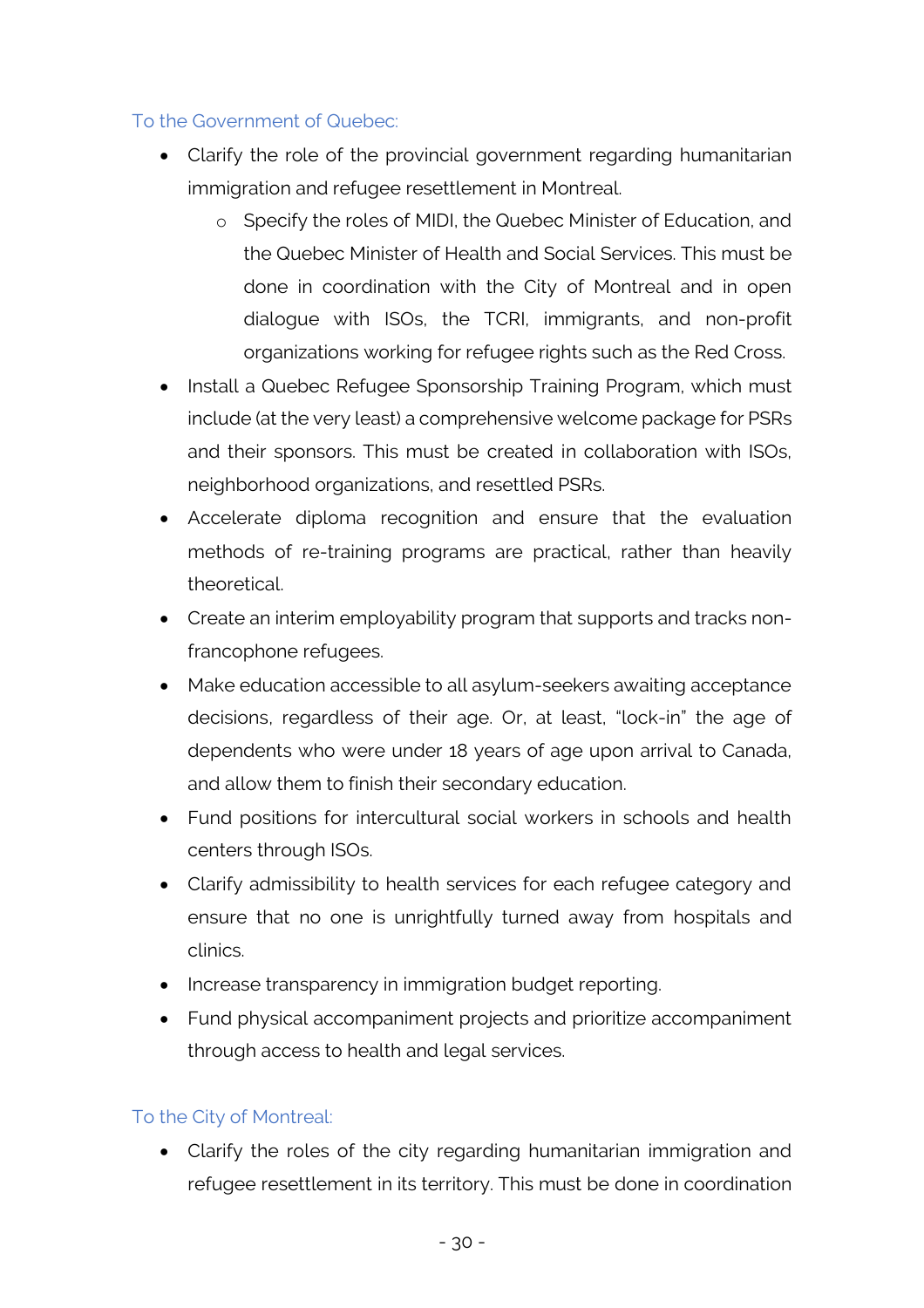with the Government of Quebec and in open dialogue with ISOs, the TCRI, immigrants, and non-profit organizations working for refugee rights.

- Strengthen Montreal's: *Bureau d'Integration des Nouveaux Arrivants à Montréal* (BINAM) as a coordinating body that can address those that fall between the cracks of funding frameworks and resettlement programs.
- About the "*Montréal Nouveau Départ*" pilot website:
	- o Include pending, accepted, and refused asylum seekers as separate categories.
	- o Provide a detailed explanation of access to services by status.
	- o Bring ISO voices to the table in future developments of the project.
- Implement city-wide trainings in matters of immigration and intercultural intervention for public employees who interact with resettled refugees. Prioritize health workers and educators. 89
- Give GARs, PSRs, and accepted asylum claimants roles as co-authors of refugee integration policy and programs. This will strengthen these programs, and give newcomers valuable work experience.
- Stimulate, increase, and improve the representation and presence of minorities in media and city projects.

To Donors (including provincial and municipal government agencies):

- Prioritize intercultural interventions such as twinning and cultural mediation.
	- o Encourage specialized twinning programs where individuals are paired based on professional interest.
- In order to ensure collaboration and complementarity:
	- o Fund projects that bridge gaps between existing services
	- o Fund projects submitted as joint applications by multiple ISOs.
- Confirm funding in a timely manner, particularly for project renewals.

 $89$  Collaborate with the TCRI, who already offer a similar workshop (Immigration 101)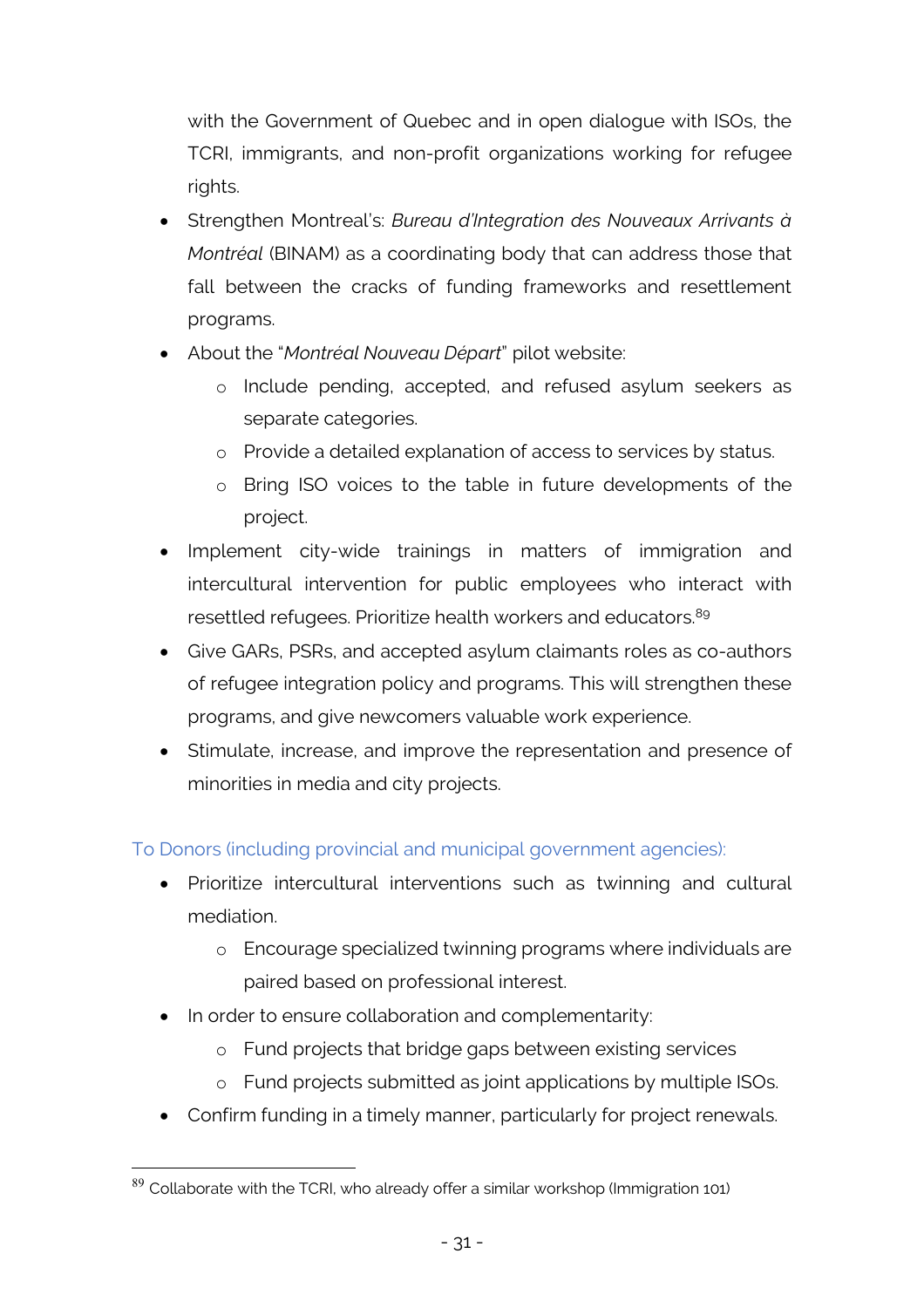- Respect and consider ISO mandates and expertise when crafting funding frameworks.
- Avoid restricting funding for integration projects to refugees from specific nationalities.

# **CONCLUSION**

Montreal holds a fundamental position in the reception, resettlement, and integration of refugees and asylum-seekers. The city's leadership and openness to humanitarian migration is commendable. Yet, more can be done; integration and resilience cannot depend on goodwill.

In order to build immigration programs that are progressive, humane, and effective, newcomers and immigrant-serving organizations must be put at the center of policy development and implementation. Political decision is key; so is open dialogue between the federal, provincial, and municipal governments and other relevant stakeholders, including ISOs, donors, resettled refugees and asylum-seekers. This research is a small contribution to this necessary dialogue.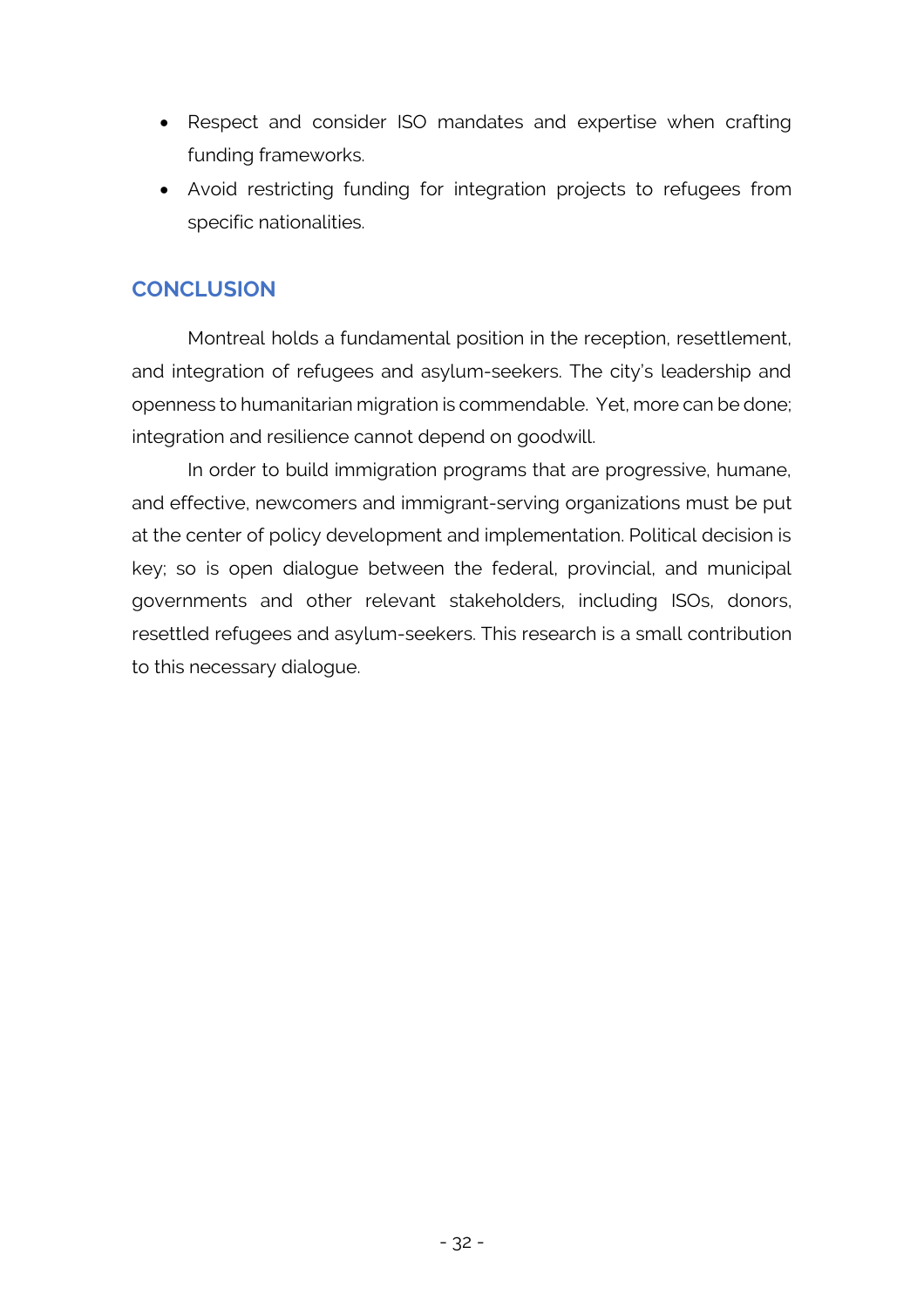# **BIBLIOGRAPHY**

- Andermann, Lisa, MD, FRCPC, Psychiatrist. "Cultural Competence: Critical Self-reflection on Our Practice When Working with Refugee Client." CAMH - Webinar Series: Successful or Promising Practices. CAMH, Toronto. *CAMH Refugee Mental Health Project*. Webinar. 30 June 2017.
- Bourdeau, Florence. "Florence Bourdeau (Coordinator at TCRI Table de concertation des organismes au service des personnes réfugiées et immigrantes)." Personal interview. 22 June 2017.
- Burstein, M. (2010). *Reconfiguring settlement and integration: A service provider strategy for innovation and results*. Canadian Immigrant Settlement Sector Alliance—l'Alliance canadienne du secteur de l'établissement des immigrants
- Calderon, Anna. "Executive Director at SayÇa!" Personal interview. 6 June 2017.
- Cardoso, Leonardo. "Léonardo Cardoso (Communications Coordinator at ALPA)." Personal interview. 22 June 2017.
- CCR. *Express Entry Family Reunification*. *Canadian Council for Refugees*. N.p., n.d. Web. 25 July 2017.
- CCR Canadian Council for Refugees. *Safe Third Country Agreement Must Be Suspended*. *Safe Third Country Agreement Must Be Suspended*. N.p., n.d. Web. 25 July 2017.
- CCR. "Infographic on Refugee Resettlement." *Canadian Council for Refugees* (2016): n. pag. Web.
- Chaussé, Florence. "Florence Chaussé (Founder at HANY)." Personal interview. 19 June 2017.
- CIC. "Asylum Claimants Processed by Canada Border Services Agency (CBSA) and Immigration, Refugees and Citizenship Canada (IRCC) Offices, January 2011 - June 2017." *Government of Canada, Immigration, Refugees and Citizenship Canada*. N.p., 21 July 2017. Web. 25 July 2017.
- CIC. "Historical Look at Asylum Claims in Canada." *Government of Canada, Immigration, Refugees and Citizenship Canada, Communications Branch*. N.p., 15 Mar. 2017. Web. 25 July 2017.
- Cicchetti, Dante & Luthar, Suniya "The construct of resilience: Implications for interventions and social policies". 2000. National Institutes of Health (Public Access)
- City of Montreal. Coordination montréalaise pour l'accueil et l'intégration des réfugiés syriens *2015-2016*. Rep. N.p.: Ville De Montreal, 2016. Print.
- Ciubanu, Costin, Jaspreet Khangura, Jonathan McPhedran Waitzer, Sabrina Sassi, and Rachel MacNeill. *Jeanne Sauvé Fellows' Position Paper: How to Do Better, How to Do More:Policy Recommendations and Actions for a Better Canadian Immigration and Refugee Policy*. Working paper. Montreal: n.p., 2016. Print.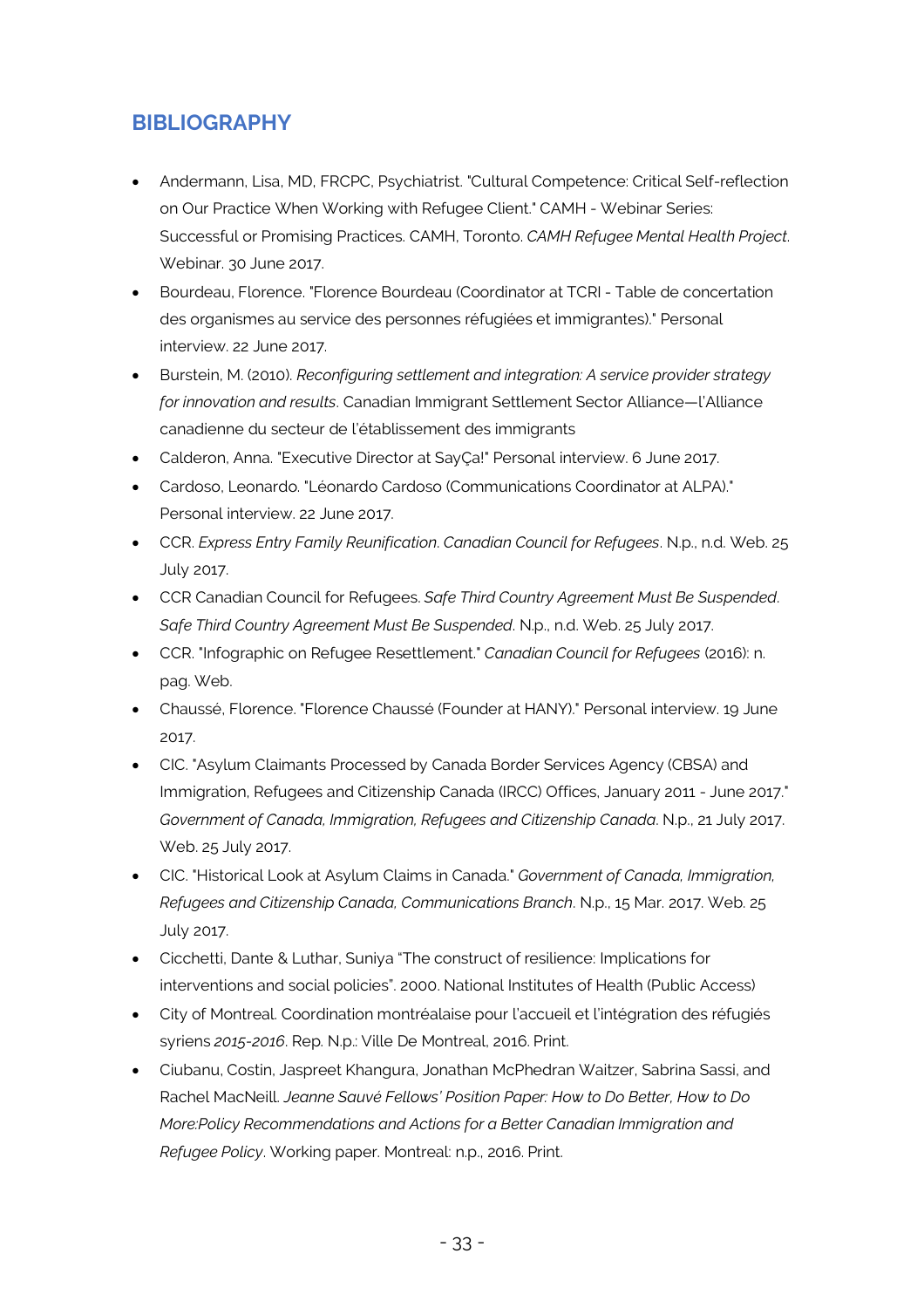- Clarke, Paul. "Paul Clarke (Director at Action Réfugiés Montréal)." Personal interview. 7 July 2017.
- Cáceres, Luz Elena. " (Coordinator of Social Interventions and Refugees at CSAI Centre Social D' Aide Aux Immigrants)." Personal interview. 21 June 2017.
- Farah. "Farah (PSR from Syria)." Personal interview. 19 June 2017.
- Gauthier, Yvan. "Yvan Gauthier (President at FGM Fondation Grand Montreal)." Personal interview. 14 June 2017.
- Grandi, Filippo. "UN Agency 'alarmed' by Uncertainty Facing Refugees in the Process of Being Resettled in US." *UN News Center*. United Nations, 30 Jan. 2017. Web. 25 July 2017.
- Granger, Marjolaine Reception Agent/ Social Worker at CANA Carrefour D'Aide Aux Nouveaux Arrivants." Personal interview. 9 June 2017
- Islas, Veronica. "Veronica Islas (Director at CRIC Carrefour De Ressources En Interculturel)." Personal interview. 20 June 2017.
- IRCC Immigration, Refugees and Citizenship Canada. *Canada - Admissions of Resettled Refugees by Province/Territory and Census Metropolitan Area (CMA) of Intended Destination and Immigration Category, January 2015 - April 2017*. N.p.: n.p., 2017. *Resettled Refugees – Monthly IRCC Updates*. Web. 28 June 2017.
- Kirmayer in Simich, Laura. "Editor's Introduction." Introduction. Ed. Lisa Andermann. *Refuge and Resilience Promoting Resilience and Mental Health Among Resettled Refugees and Forced Migrants*. By Laura Simich. Vol. 7. N.p.: Springer Verlag, 2014. N. pag. Print.
- Lerner 2006 in Ungar, Michael. 2011 "The Social Ecology of Resilience: Addressing Contextual and Cultural Ambiguity of a Nascent Construct." *American Journal of Orthopsychiatry* 81.1 (2011): n. pag. 10 Jan. 2011. Web. 25 July 2017.
- Mary, Aude, and Mourad Benzidane. " *Bureau d'Integration des Nouveaux Arrivants à Montréal (*BINAM) Aude Mary (Research Agent) & Mourad Benzidane (Coordinator of Syrian Refugee Branch)." Personal interview. 7 July 2017.
- Maurice. "Maurice (PSR from Burundi)." Personal interview. 21 June 2017.
- Mental Health Commission of Canada 2016 Agic, Branka Dr., McKenzie, Kwame Dr., Tuck, Andrew, and Antwi, Michael" Supporting the Mental Health of Refugees to Canada" January 2016.
- Pain, Claire, MD, FRCPC, D.Sc (Hons). "What Constitutes Treatment? Re-thinking Mental Health Practice for Refugees." CAMH - Webinar Series: Support and Treatment ConsiderationsWhat Constitutes Treatment? Re-thinking Mental Health Practice for Refugees. CAMH New Beginnings Clinic for Refugees, Toronto. *CAMH Refugee Mental Health Project*. Web. 30 June 2017.
- Parliament of Canada. "The Canada-Quebec Accord\*." *The Canada-Quebec Accord (Revised October 2008)*. N.p., 2008. Web. 25 July 2017.
- Philippe. "Philippe (GAR from DRC)." Personal interview. 14 June 2017.